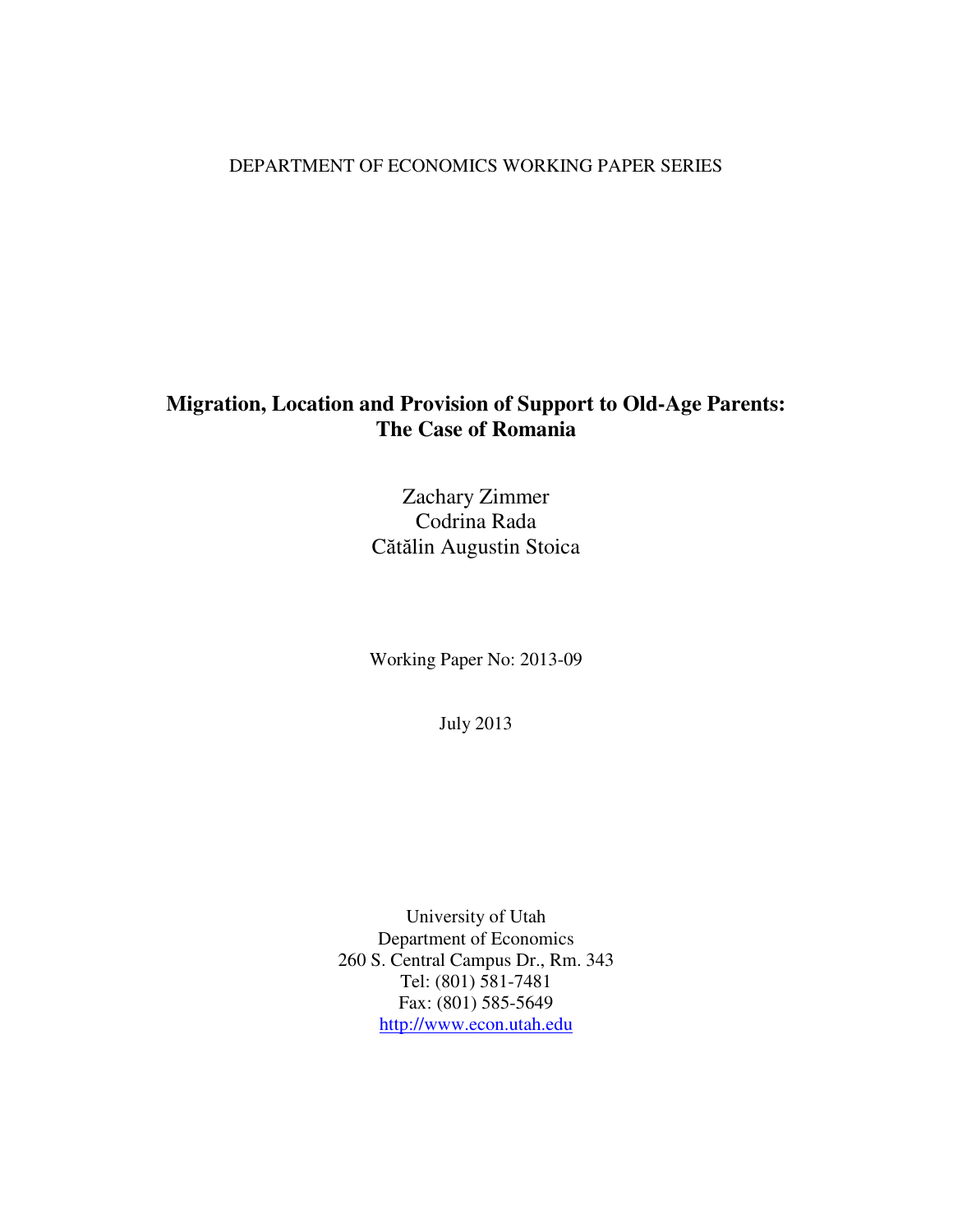# **Migration, Location and Provision of Support to Old-Age Parents: The Case of Romania**

Zachary Zimmer University of California San Francisco e-mail: Zachary.Zimmer@ucsf.edu

Codrina Rada University of Utah e-mail: rada@economics.utah..edu

Cătălin Augustin Stoica National School for Political and Administrative Sciences and Center for Urban and Regional Sociology (CURS)

## **Abstract**

The combined demographic developments of population aging and high rates of migration of young adults are consequential for older parents who face a potential decline in support from adult children. These developments also impact the lives of migrant adults who face the challenge of providing support to aging parents from a distance. Systematic data that allow examination of associations between the location of migrants and the provision of support to aging parents are difficult to find for Eastern Europe, a region undergoing enormous demographic and socio-economic transition. Using recently collected data from Romania, a country facing both rapid aging and out-migration, and building upon a family altruism framework, this study models provision of monetary and instrumental support as a function of migrant's location of residence, location of their siblings in relation to parents, and other characteristics that fall under domains of parental need, ability of migrant to provide, and predisposing characteristics of migrant and parent. Models are run using a mixed methods approach accounting for the random effects at the family level. Results indicate international migrants are more likely to give money while those migrating within Romania are more likely to provide instrumental support. Regardless of type of support or location of migrant, the probability of support increases when other sources are less available and when a parent has greater need. Results provide support for the altruistic framework and help to build upon the understanding of intergenerational exchanges within rapidly changing demographic environments.

**Keywords:** population aging; migration; intergenerational support; Romania **JEL Classification:** F22; F24; N30; R23

**Acknowledgements:** We would like to thank the Center on Aging at the University of Utah for the grant which made possible the collection of data during Spring 2011.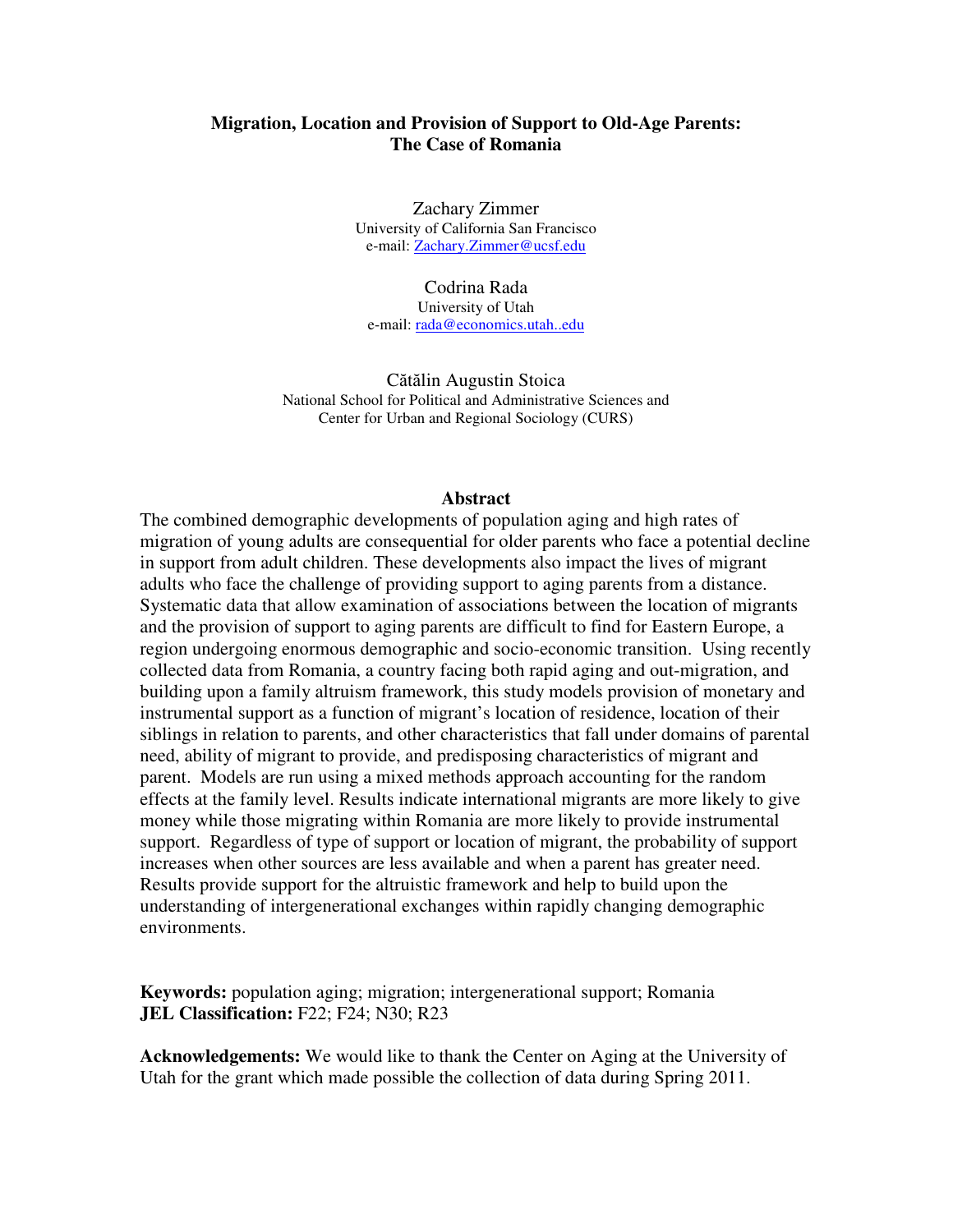## Introduction

 The current paper asks to what degree migration status and proximity of an adult child associates with the probability of providing either or both of two types of support – monetary and instrumental – to a parent aged 60 and older living in Romania, and whether this is mediated by other likely determinants of the tendency to provide support. The topic is of importance since informal support provided by adult children consistently and persistently associate with well-being outcomes of older parents across countries and cultures where it has been studied (Aboderin, 2006; Beckett, Goldman, Weinstein, Lin, & Chuang, 2002; Chen & Silverstein, 2000; Cohen & Syme, 1985; Dupertuis, Aldwin, & Bosse, 2001; Seeman, Seeman, & Sayles, 1985; Sherbourne & Stewart, 1991). Examining determinants of support is therefore critical for understanding intergenerational relations and successful aging across diverse settings. This is particularly true in societies where, because of demographic change, older persons are commonly thought of as a population facing a decline in sources for informal support.

 Romania is one of these places. Like many developing and transitioning economies, Romania is experiencing population aging, defined as a growth in the proportion of a population in old age. In most of the world population aging has been largely driven by a decline in fertility. The decrease in the young entering a population makes other age groups, including the elderly, a larger proportion of the total (Kinsella & Phillips, 2005). This is the case for Romania as well. Its fertility has been declining for decades and today the average woman can expect to have 1.3 children if they live to the end of childbearing years (United Nations, 2011). But, population aging in Romania is also a function of massive outmigration by younger adults. Certainly, migration across the globe has been a natural response to globalization and economic change. But outflows from Romania have been particularly substantial and the main cause behind a 12 percent decline in Romania's population from 2002 to 2011 (Institutul National de Statistica, 2011). This outmigration was prompted by a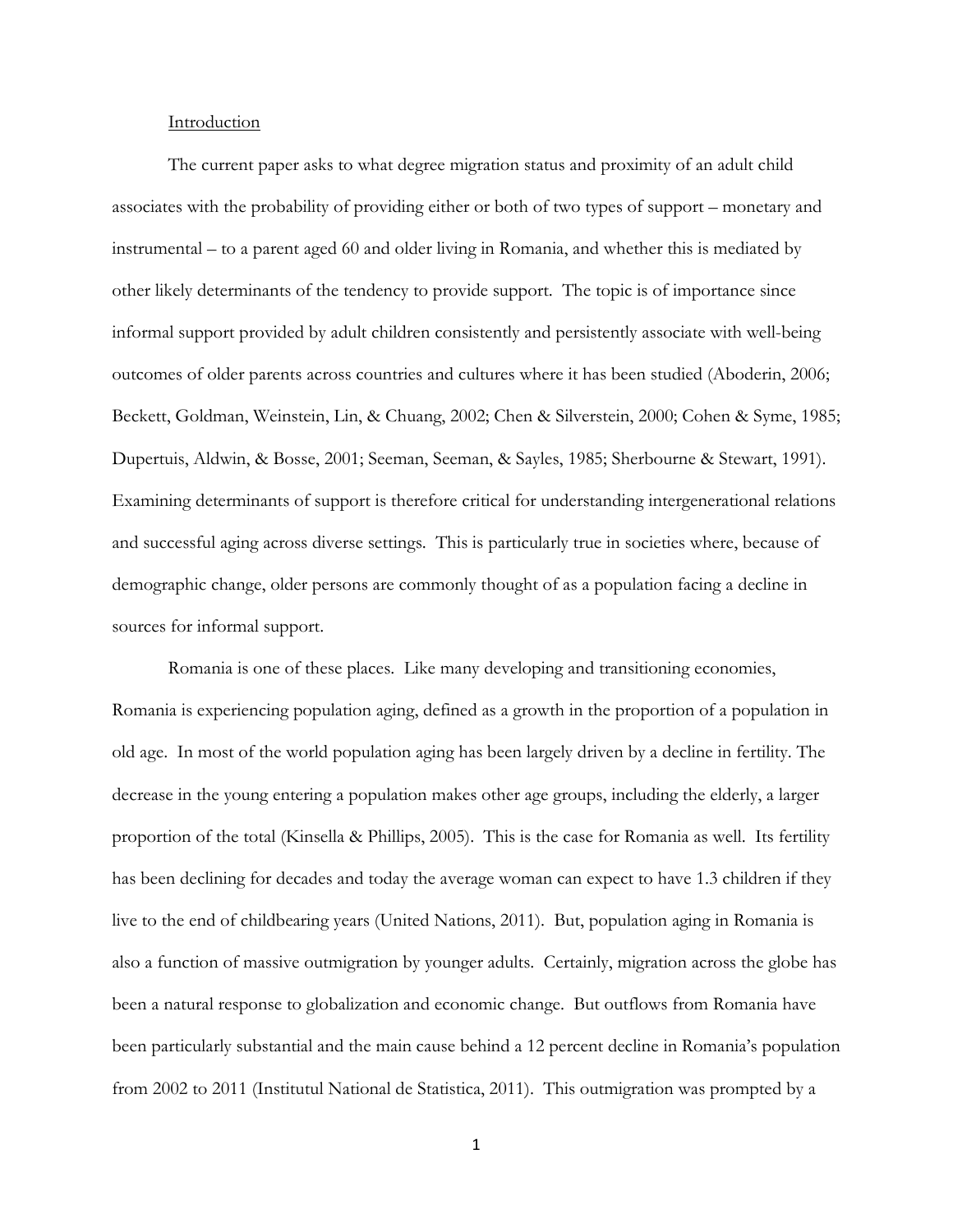lessening of visa restrictions for Romanians in the early 2000s and the ascension of the country into the European Union in 2007 (Horváth & Anghel, 2009; Roman & Voicu, 2010). The majority of Romanians have been migrating to two destination countries– Italy and Spain– where more than 2 million Romanians currently reside (Vasileva, 2010). In addition, younger adults have been moving rapidly within Romanian borders. These internal and external migrating trends have resulted in extremely high rates of migration away from places of origin.

 Low fertility and increasing migration in Romania, phenomena that are in fact occurring across the Eastern European region, have been driving up old-age dependency ratios while increasing physical distance between older persons and adult children. This means that the number of adult children living in close proximity that might be able to offer the types of instrumental support that require a physical presence has been declining. Still, remittances from adult children living abroad represent an important source of income and a potential positive outcome of migration. According to World Bank statistics, remittances in Romania increased 70 fold between 2004 and 2008, a time during which outmigration was very rapid. According to Murafa (Murafa, 2011), Romania receives the greatest amount of remittances of all EU countries. Despite high rates of migration and low fertility, the consequences for older adults have been greatly under-examined in Eastern European countries.

#### Demographic change and provision of support to older persons

 While it has been greatly ignored across Eastern Europe, elsewhere in the world a growing discourse on the provision of material and physical support to older persons has been prompted by population aging and the related concern that rapidly growing numbers of older persons will translate into a greater societal burden. This concern has practical policy implications. With the exception of more developed countries that instituted formal social security schemes some time ago,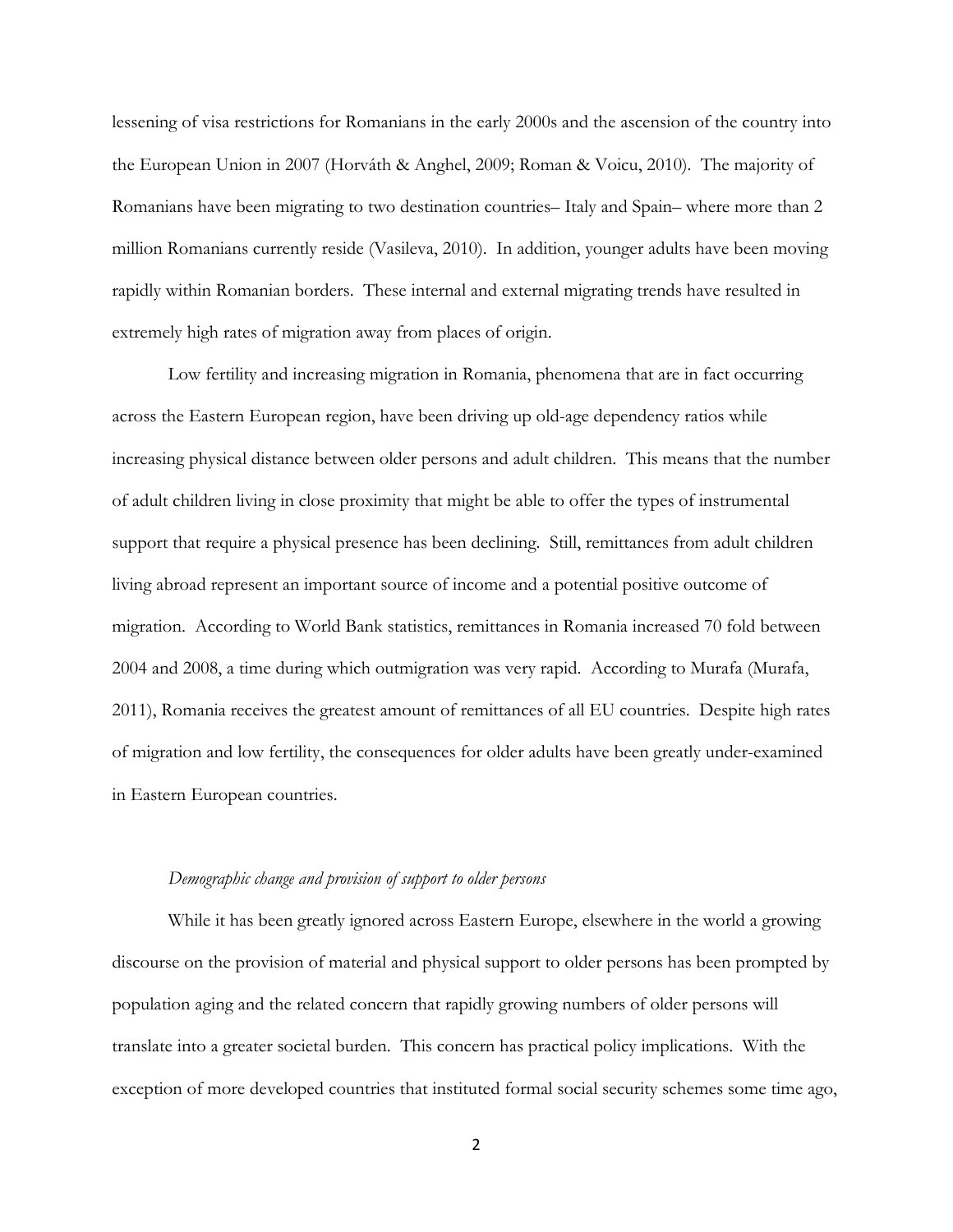support has traditionally come from intergenerational exchanges, with older persons relying to a great degree on adult children who often co-reside with their old-age parents (Bongaarts & Zimmer, 2002; de Jong Gierveld, Dykstra, & Schenk, 2012; R. Lee, D, 2000; Piotrowski, 2007; Silverstein, Conroy, & Gans, 2012). Demographers and other social scientists have for some time now been asking whether smaller family size places greater burden on fewer adult children while reducing the probability that support is provided (DaVanzo & Chan, 1994; Martin, 1989; Zimmer & Kwong, 2003). As the burden for older adult care increases, the state may be obliged to fill gaps, or older persons may have to fend for themselves. In societies where older persons traditionally rely on family for the majority of their material and physical support, these outcomes are often seen by policymakers and the general public as unfavorable. Still, a decline in rates of co-residence between an older parent and an adult child and increasing distance between the two changes the nature of support, reducing some types but possibly increasing others. Remittances from those living further away may be a replacement for the types of support that require time commitments and which can be provided with closer living proximity (Cong & Silverstein, 2008; Frankenberg, Lillard, & Willis, 2002).

 Perspectives on what might happen to informal support into the future in the face of demographic change can be divided into those that forecast negative and those that forecast positive or negligible impacts. Negative viewpoints tend to derive from modernization theory that suggests reductions in fertility and family size and increased industrialization reduce the complexity of family formations, weaken kinship ties and diminish the tendency for younger adults to feel a responsibility towards the older generation (Aboderin, 2004; Cowgill, 1972). Economic development within the developing world brings about changes in economic activities, decreasing requirements for agricultural labor and pulling labor into urban areas. The need to rely on family for material well being is thus being reduced. Values and social norms related to family change accordingly.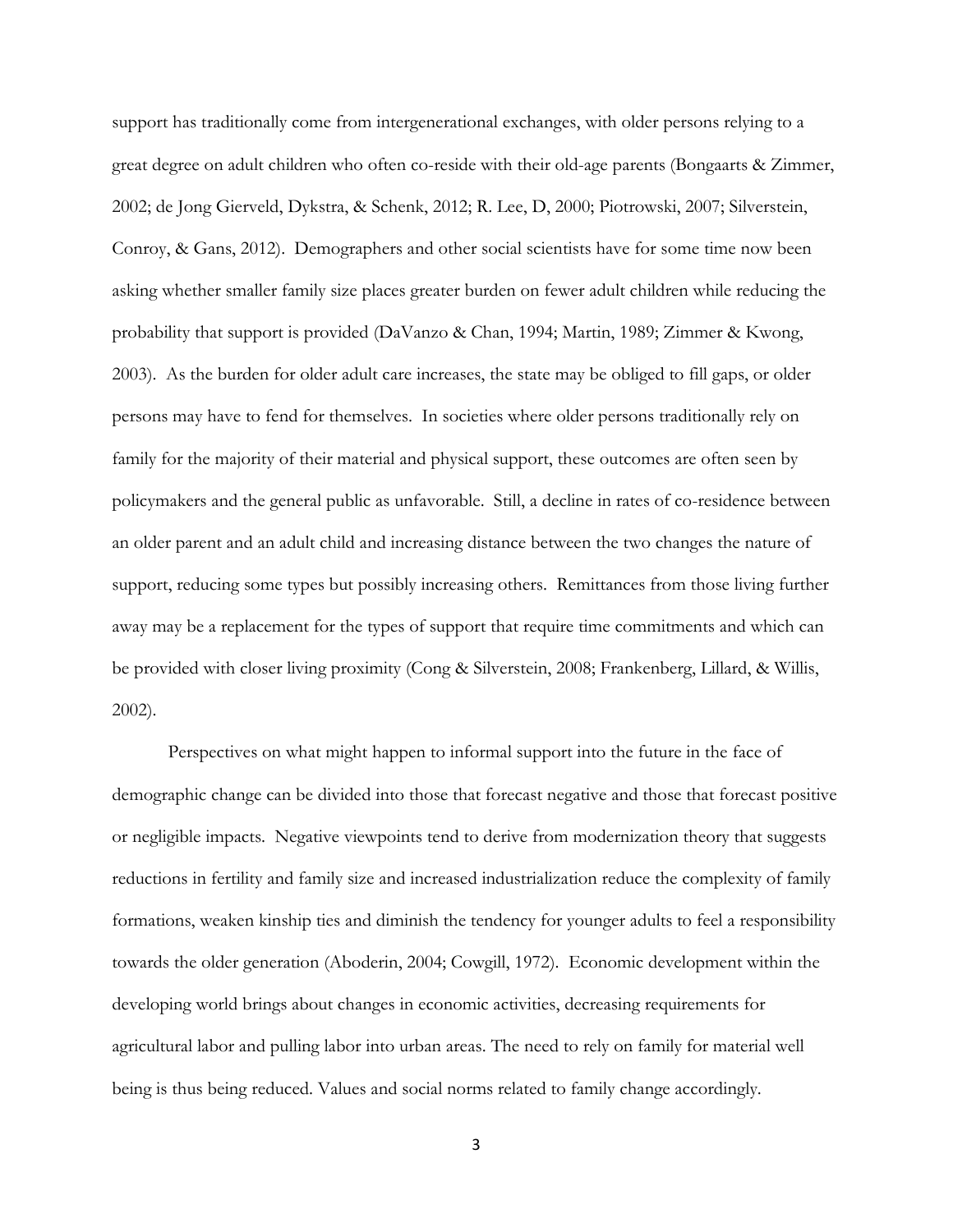Individual accomplishments are increasingly appreciated over family undertakings. Older persons that once benefited from social and material capital gained over years progressively lose their influence once younger individuals are able to support themselves without reliance on the family. Norms about filial piety and reciprocity fade and older persons become less likely to live with family members and will interact with their adult children less often.

 A contrasting group of perspectives on the likelihood of support for older adults within changing demographic realities have their origins in Becker's model of family economics (Becker, 1991). These put forth the general notion that the family strategizes to assure survival of its members and maximize its collective well-being. Within this view family values are slower to change than are demographic and economic structures. While traditional household formations may be threatened by changing demographic and economic conditions, moral obligations toward family members are retained (Silverstein et al., 2012; Vanwey, 2004).

One offshoot of this view that suggests the tendency to provide support to the older generation depends upon a set of determinants that includes markers of dependency or vulnerability of older adults can be referred to as an altruistic notion of family (Frankenberg, Chan, & Ofstedal, 2002; Y.-J. Lee, Parish, & Willis, 1994). This simply means that as need for support increases, there is a greater tendency for family members to provide. An adult child will be more likely then to provide assistance to older parents that are, for instance, in ill health, widowed, or do not have their own personal means of providing support. This is because factors such as those related to health, marital status and socioeconomic status associate with parental physical and material condition. For instance, poor health relates to financial needs for health care or need for physical help in conducting daily tasks; marital status relates to availability of support from a spouse; socioeconomic status relates financial well-being in old age. Poor health, widowhood and low socioeconomic status impel support from adult children, and changes in these factors have been shown in some research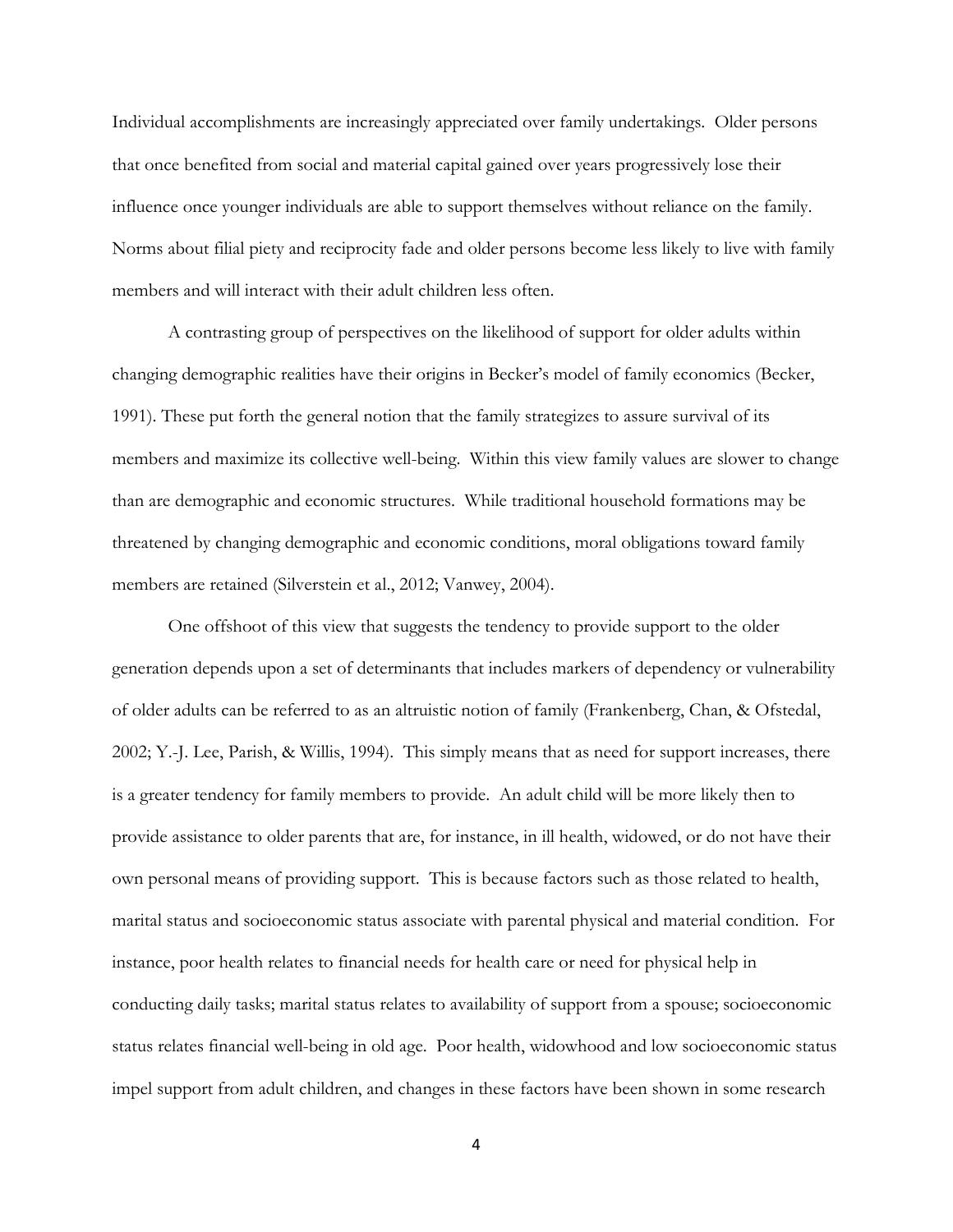to result in a fairly swift support reactions (Korinek, Zimmer, & Gu, 2011; van Eeuwijk, 2006; Zimmer, 2010).

However, each family member is tied into a network. The likelihood that any one of these family members is providing support is dependent on the notion that obligations are shared across the network in a way that maximizes its well-being and as such those with greater ability tend to be more likely to provide. Plus, the type of support that is provided is also a function of ability. Those living far from their old age parents will obviously not be able to provide the type of support that requires proximate living. They could however use remittances as a substitute for other types of giving. The tendency to remit would depend on their working status but also on the situation of the wider network. How siblings are geographically dispersed for instance can impact on the tendency that a migrant provides monetarily. There are also demographic characteristics that determine the propensity of support being given or received. For instance, much has been written about variations in support by sex of child and parent (Chen & Silverstein, 2000; Whyte & Qin, 2003; Yount & Agree, 2004; Zimmer, 2005). As such, a model to predict support includes characteristics across a complex set of circumstances that can be separated into domains that indicate needs, abilities and predisposition, which together influence the tendency to provide support.

#### Romanian context

 Research that has provided the strongest support for altruistic theories of intergenerational relations has generally been conducted in East and Southeast Asia where populations are large in size and both aging and socioeconomic changes have been extremely rapid (Chen & Silverstein, 2000; Kinsella & Phillips, 2005; Whyte, 2003). Studies in these societies are showing that long held values of filial obligation are being maintained in the face of rapid migration, urbanization and changes in other social structures (Bian, Logan, & Bian, 1998; Guo, Aranda, & Silverstein, 2009;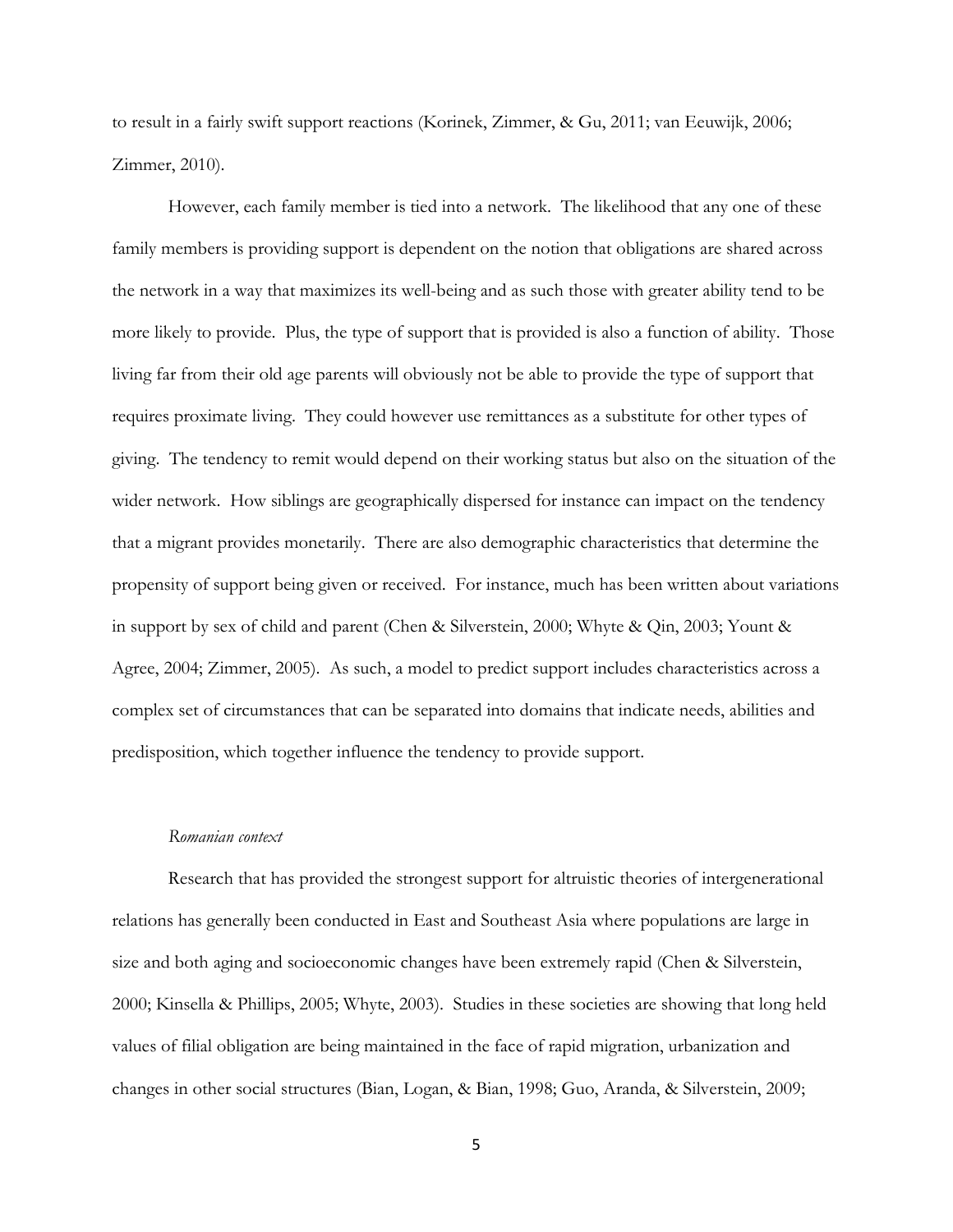Sereny, 2011; Whyte, Hermalin, & Ofstadel, 2003). Evidence also suggests that the dispersion of family has not left older adults behind to fend alone (Knodel, Kespichayawattana, Wiwatwanich, & Saengtienchai, 2010). Moreover, in Asia, the decision to migrate or to return can depend upon the needs of an older parent (Giles & Mu, 2007; Zimmer & Knodel, 2010).

Romania provides a very different and vastly understudied context within which to examine provision of support to older persons (Robila, 2004). In some ways, traditional associations between family members in Romania resemble those seen in other parts of the developing world (Mitrut & Nordblom, 2010). This might suggest that an altruistic mentality of intergenerational exchanges exists in Romania. For instance, prior to World War II, adult children commonly co-resided with aging parents and the family was guided by strong feelings of kinship and a dominating norm of reciprocity which motivated the transfer of income and services from adult children to older family members (Nadolu, Nadolu, & Asay, 2007).

 But, much has changed in Romania from the middle of the twentieth century to current times, and these changes are likely mirrored in other parts of the Eastern European region. In some ways, values that accompany modernization were thrust upon Romanians in the Post World War II communist era. This is because the communist regime instituted a type of development promoted by urbanization and industrialization and advocated for devotion to the state over and above other informal social institutions. There are those that believe this put pressure upon the values and obligations towards reciprocity that may have been felt prior to the communist era (Nadolu et al., 2007). The regime that existed after World War II encouraged a reconfiguration and detachment of the traditional Romanian family both physically and psychologically. This separated older persons and their adult children physically and, according to some, created a marginalization and loss of respect for the older generation (Carmen, 2012).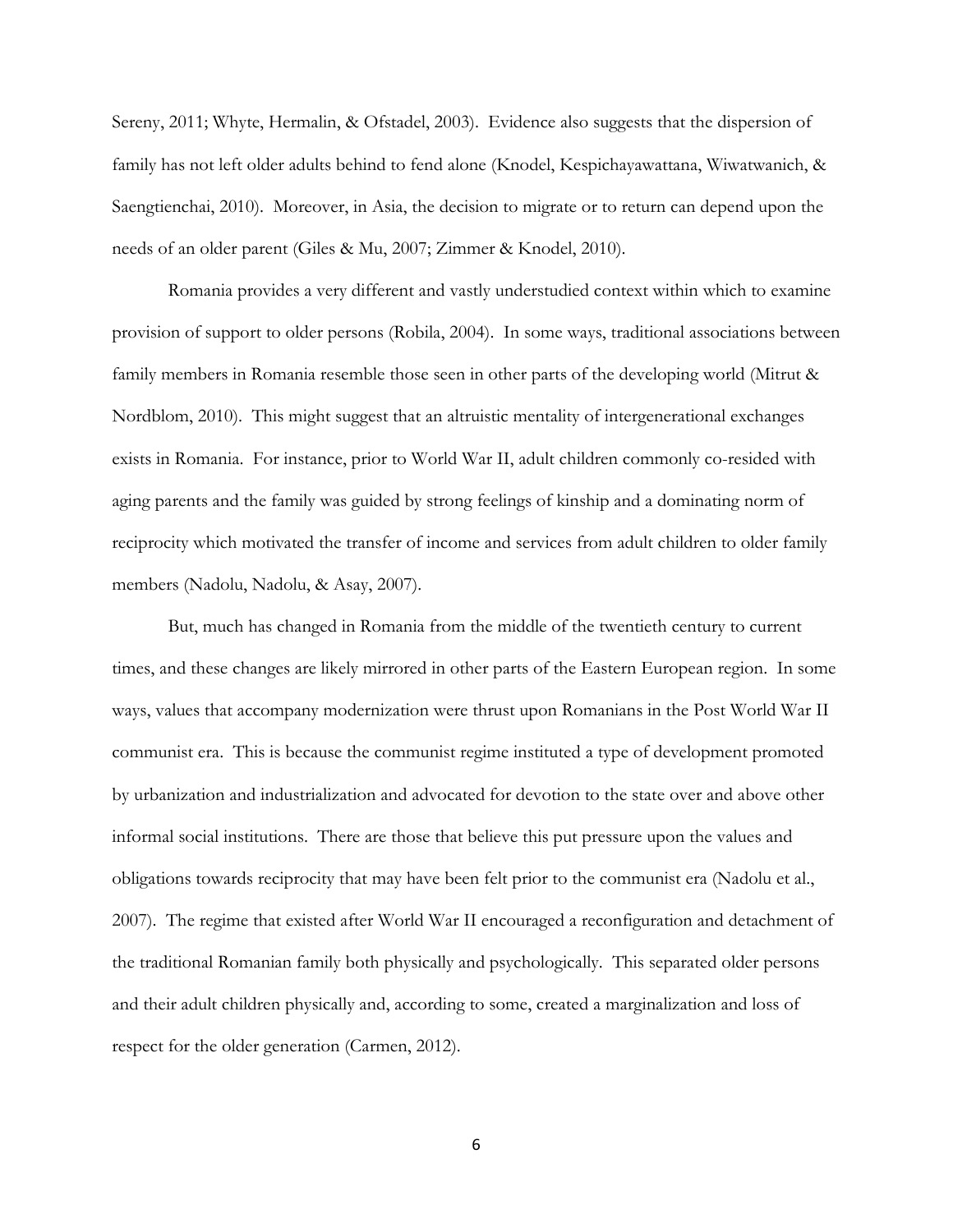This disruption of traditional norms may continue to influence familial responsibility today. Moreover, more sanguine theories of intergenerational exchange that are supported through research on families in Asia are based on sibship sizes still being large and older adults subsequently having a large number of adult children on which to rely. Thus in many Asian societies, the obligation for care of older parents is distributed across a large number of adult children. One adult child may migrate to an urban area or out of country and another may remain behind. Romania, in contrast, has witnessed decreasing fertility for some time now, and family sizes are smaller than they are in the developing countries of Asia.

 Although it is but one study, some information about intergenerational exchanges in Romania has been provided by the multi-country Genders and Generations program which involved a 2005 survey of about 12,000 Romanians (Herlofson, Hagestad, Slagsvold, & Sorensen, 2011). The survey suggested that in some ways deep traditional norms toward care of older adults by adult children and family solidarity remain. As an example, 70% of those sampled agreed or strongly agreed with the statement "Children should have their parents live with them when parents can no longer look after themselves," and over 80% agree or strongly agreed with the statement "Children ought to provide financial help if parents are in financial difficulty."

## Current study

 The current study seeks to expand upon the literature described above by asking if migration and location of residence of adult children impact upon provision of support to their old-age parents. It begins with an assumption of a trade-off in the provision of monetary versus instrumental support. Migration for those that move internationally is often labor related and these migrants have the means with which, and perhaps feel an obligation, to provide monetary support. Alternatively, those that live close to their parents may contribute money, but they are also in a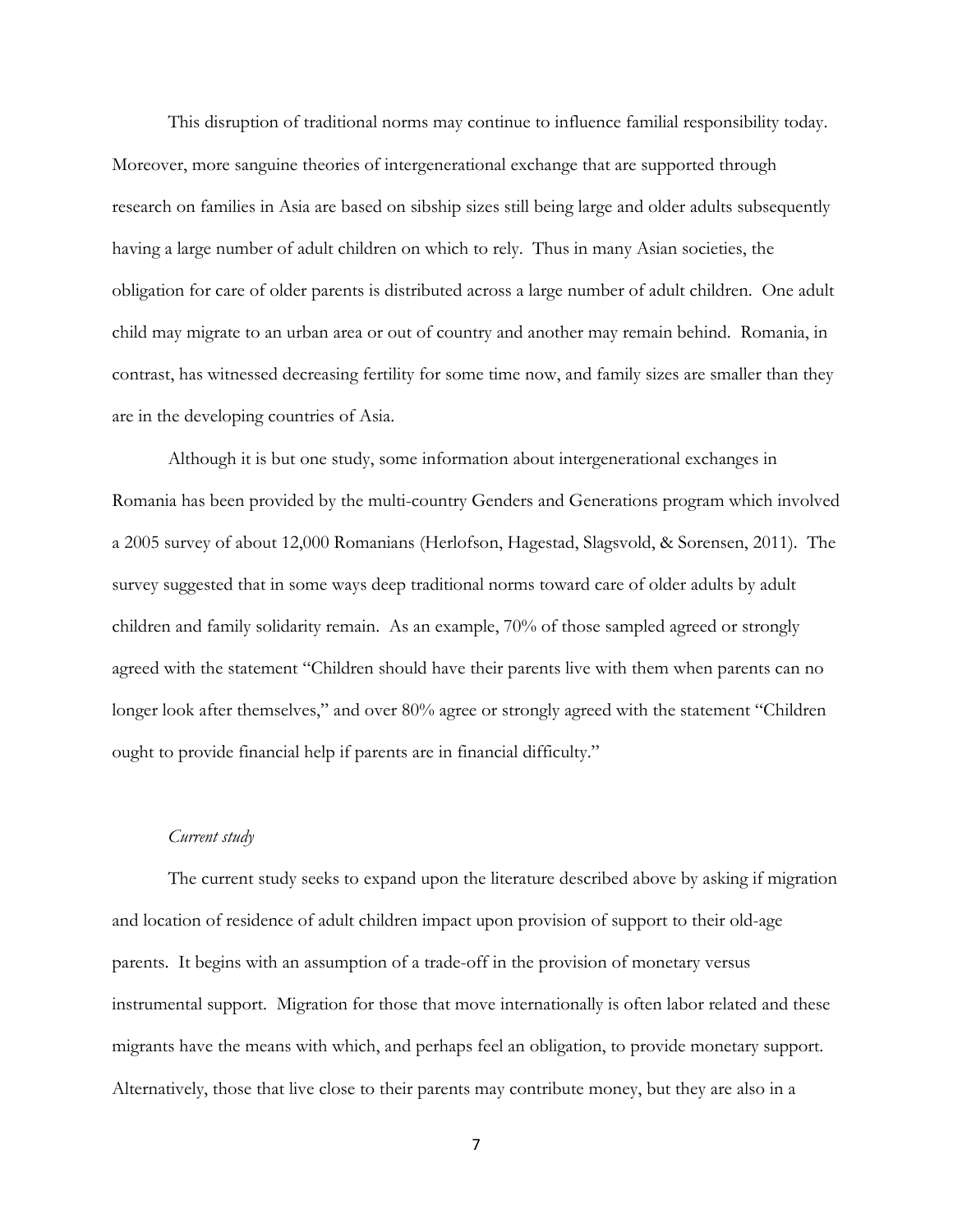better position to help instrumentally. While location of residence of a migrant adult child influences the type of support, obligation for support is shared across a family network. The location of an individual cannot be viewed in isolation from the location of their siblings. It is assumed that the further away siblings live from the older parent, the more likely it is that a migrant will be providing support.

 Besides migration and location of a migrant and their siblings, additional characteristics of the migrant, their older parent and their network are considered to be acting upon provision of support. These characteristics fall into domains: need of the parent for support, which can include ability of parent to support him or herself, ability of the migrant to provide support, and other predisposing characteristics. The assumption is that the greater the parental need, the lesser the ability of the parent and greater the ability of the migrant, the higher will be the likelihood of providing support. Health is a key indicator of parental need. As noted earlier, poor health increases need by raising health care costs and requirements for instrumental assistance for daily living tasks. An older person's socioeconomic status, such as level of education, and who they live with are need indicators since they indicate ability to provide own support and having alternate sources besides a migrant adult child. Ability that an adult child has to provide support can be indicated by work and socioeconomic status. Finally, demographic covariates that predispose individuals to providing support include characteristics such as age and sex of the adult child and of the old-age parent. Using these assumptions and covariate domains as guidance, the current study develops and tests a model for the provision of support using data that was collected with the specific intent to study the impact of migration on older persons in Romania.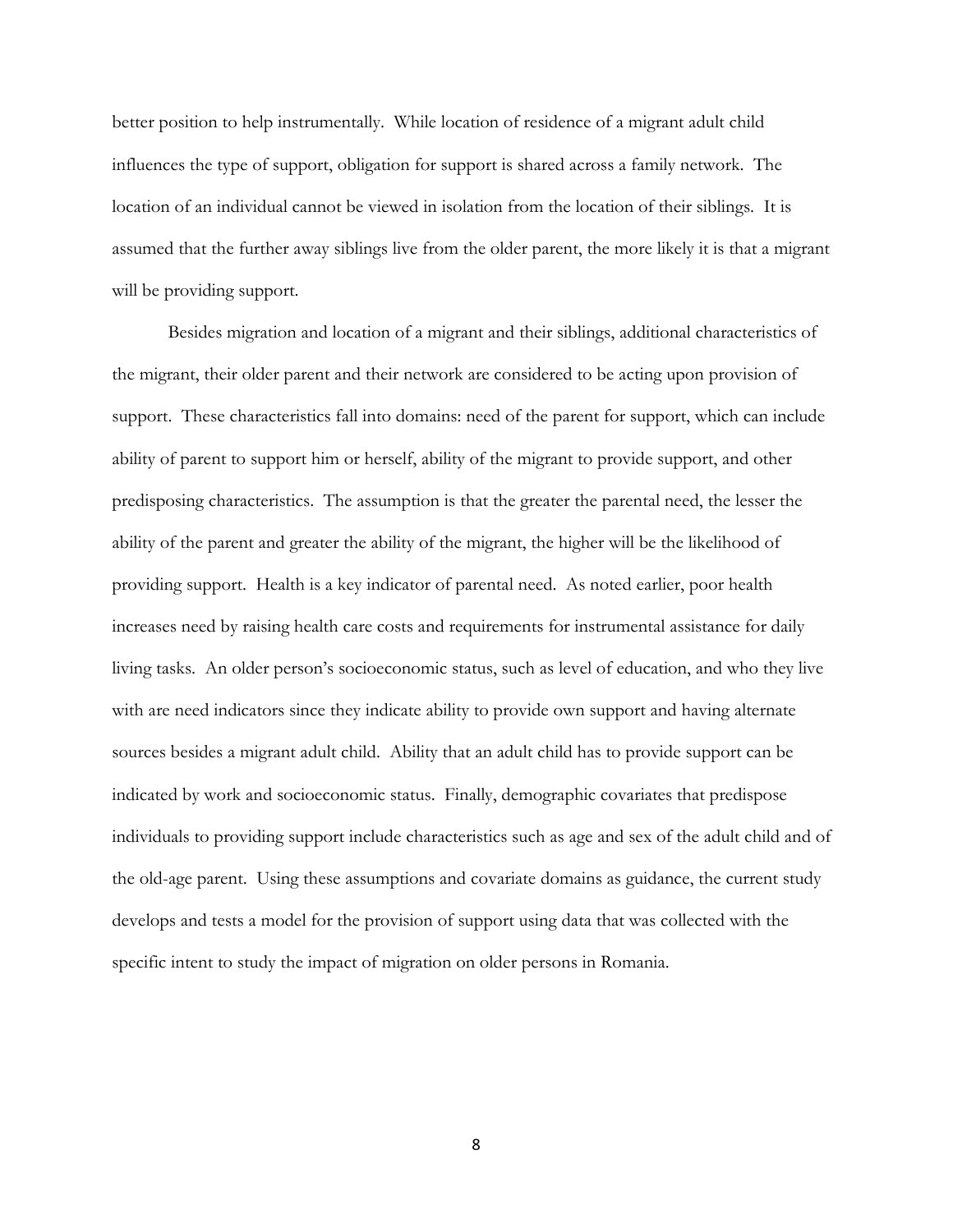#### Methods

## Data

 Data are from the Romanian Aging and Migration Study (RAMS). Funded through a pilot grant from The Center on Aging at the University of Utah, the study included a survey of 1,509 persons 60 and older living in Romania in 2011 (Stoica, 2011). Justification of the project included the lack of data allowing for examination of the well-being of older adults in Romania generally and a need for specific information that could be used to analyze impacts of migration on well-being. Data were collected between May and June, 2011. The survey was administered by the Center for Urban and Regional Studies (CURS) in Bucharest. Survey instrumentation was informed by other major surveys on older adults including the range of Health and Retirement type surveys around the world, particularly those being conducted in Europe (SHARE) and NIH funded data collection efforts in Asia; however the major focus was on migration status of children and intergenerational exchanges. In the process of gathering survey information, a broad range of questions about the older persons were posed, including the location of each of their children, their health status and their socio-economic background.

Sampling involved two components. First, there was a nationwide, random, stratified sample of 1,125 respondents from across administrative districts within Romania. Comparisons of this sample to census data confirmed this component is 'self-weighted,' in that it is representative of households containing one or more older adult (Stoica, 2011). Second, there was an over-sample of 384 randomly selected individuals that had one or more international migrant adult child aged 15 and older. The over-sample was conducted to gather enough responses that allow for analysis of exchanges taking place with international migrant children. A weighting scheme is adopted to account for oversampling by migration status. Weights are applied when examining descriptive statistics but not applied in multivariate procedures that already adjust for migrant location.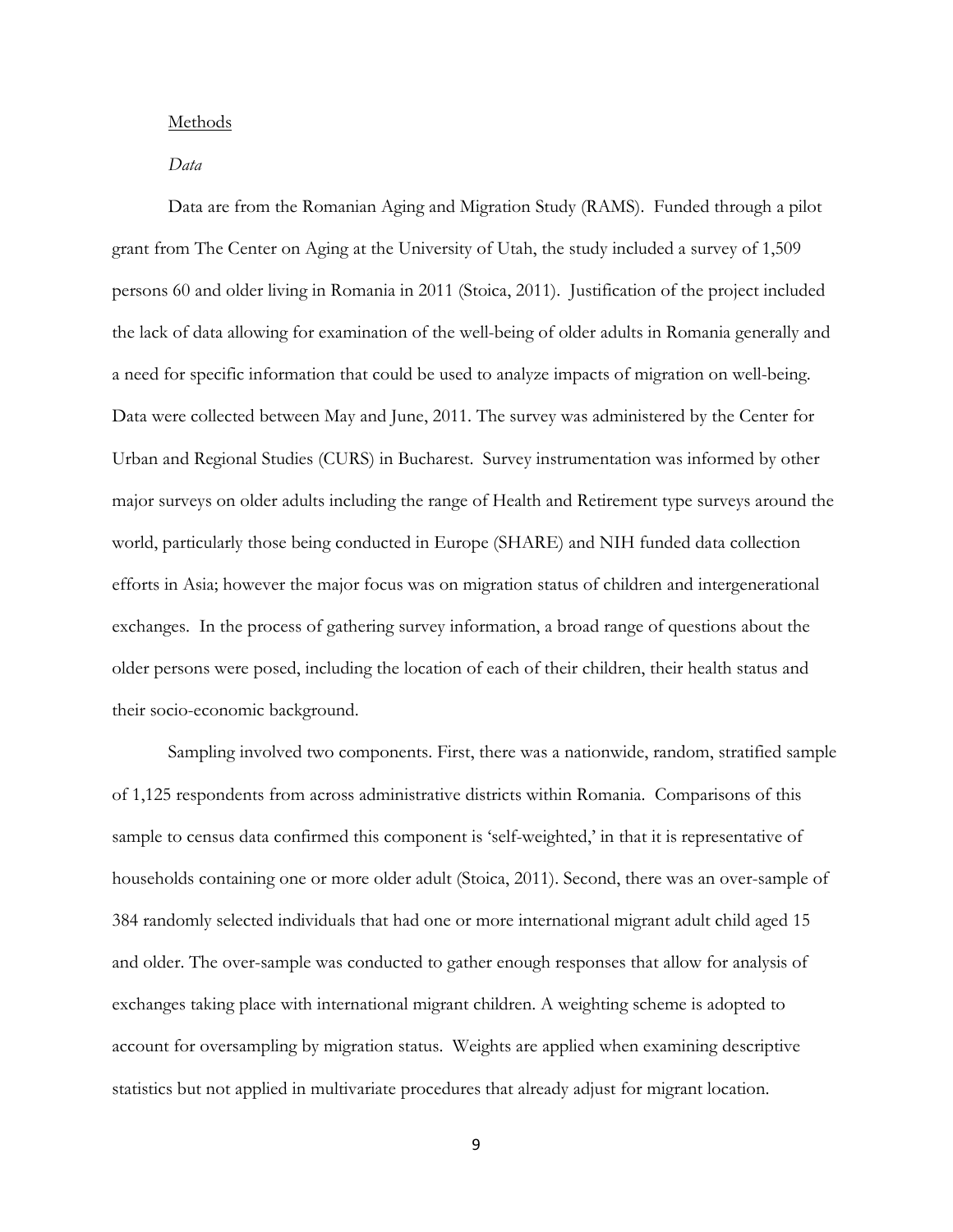A total of 1,401 respondents had at least one living child. The current study examines the data from the perspective of these children. There are 3,089 living children in total, which is an average of 2.2 per older parent with any children. A number of observations are removed from the analysis. First, because there is ambiguity in measuring support provided by adult children living in the same household as their parent, 507 adult children living in same household are removed. The remaining children can be labeled, in all cases, as adult migrant children. Second, parents did not know the specific whereabouts of 26 adult children. An additional five cases were removed because the parent could not report on the location of at least one sibling of the migrant. The remaining valid sample is 2,551.

## Measures

 The survey asked older persons whether they received a number of types of support from each migrant child. This study concentrates on two of these. In each case, the receiver was referenced as the parent being interviewed, their spouse, or both; the provider is the migrant child; and, the reference period is within the year leading up to the date of the survey. The first type of support is monetary. The second is instrumental help. For instrumental, two survey items are combined: whether the migrant provided help with housework or other work around the house; and whether the migrant provided help with work, business or with a family farm. Instrumental help is considered to have been given if the answer to either of these questions was affirmative. The dependent variable for the multivariate analysis combines the provision of these two types of support into a single multi-category variable indicating whether: no support was provided; the migrant provided money only; the migrant provided instrumental help only; the migrant provided both types of support.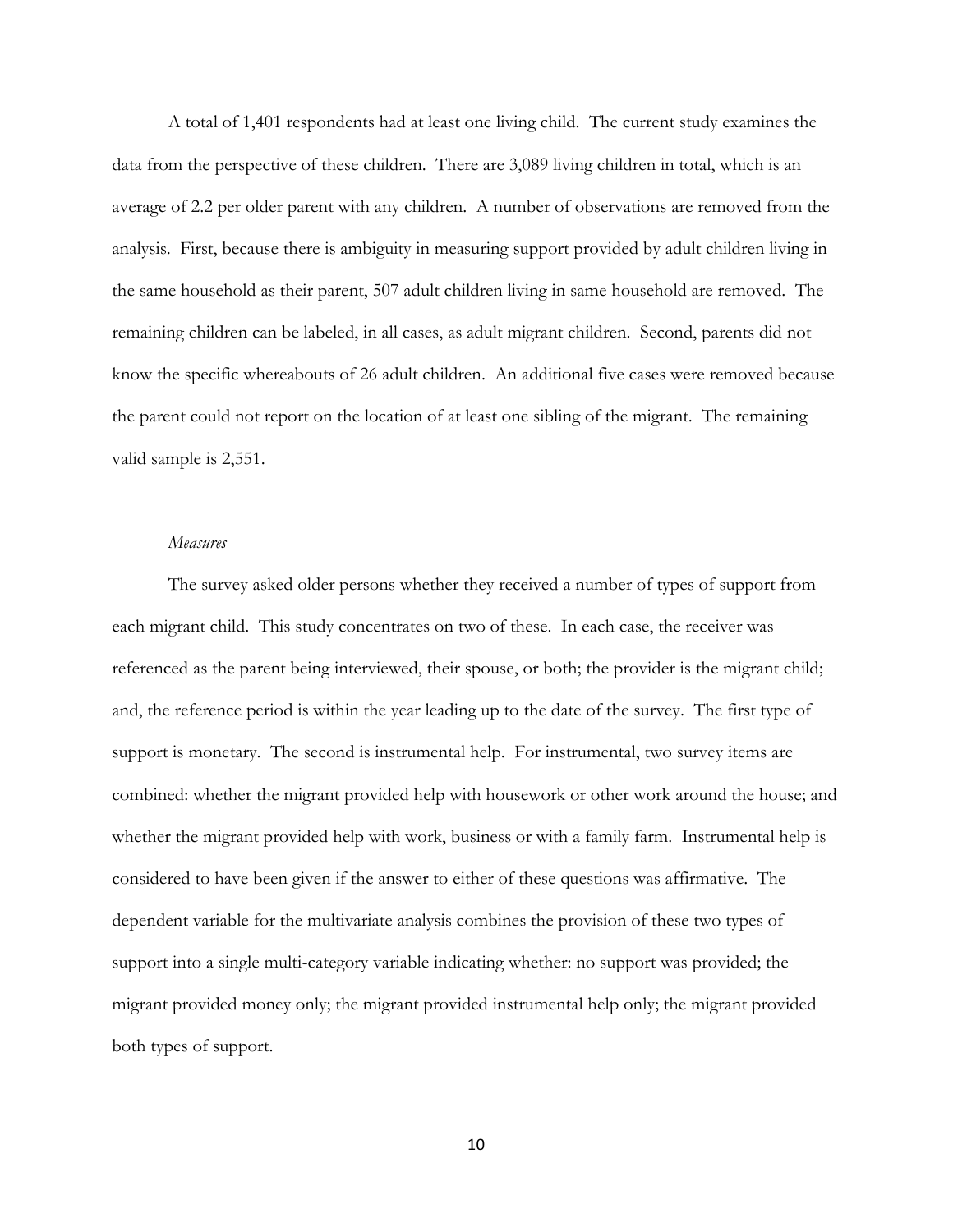Location of each migrant adult child was collected using a roster wherein child information was recorded. After examining various ways of dividing location of migrant residence, it was determined the most efficacious coding is: local migrant; internal migrant; and, international migrant. A local migrant is a child that lives in the same administrative locality as the parent. Locality is akin to counties in the U.S. For Bucharest, Romania's largest city, and for other urban areas, those living within the city are considered to be local migrants. Local migrants are, by definition, living near to their older parent. Internal migrants live outside the locality but within Romania. International migrants live in a different country. The most frequent destination of international migrants in these data is Italy  $(40\%)$ , followed by Spain  $(17\%)$ , Germany  $(8\%)$ , the USA, France and the UK  $(5\%$ each). The remaining 20% are scattered across 25 additional destinations.

 Central to this analysis is the residential location of siblings with the assumption that the farther away siblings live, the more likely it is that a migrant will be providing support. This study examines the location of the nearest sibling to the parent given an assumption that it is this sibling that has the greatest impact on provision of support. This sibling is coded as being: in the parental household; a local migrant; an internal migrant; an international migrant. In addition, a separate code is created where there are no other siblings, that is, when the adult child under scrutiny is an only living child.

 The remainder of the covariates represents indicators of needs of the parent for and ability of the migrant to give support as well as several predisposing characteristics of migrant and parent. The domain of parental need includes functional status, household size, education, whether the parent in question lives with a spouse and whether they live with a grandchild. Functional status considers whether the older parent, or in cases where this person is married either the parent being interviewed or their spouse, reports difficulty conducting a functional task based on basic upper and lower body movements such as walking a certain distance, climbing a flight of stairs or reaching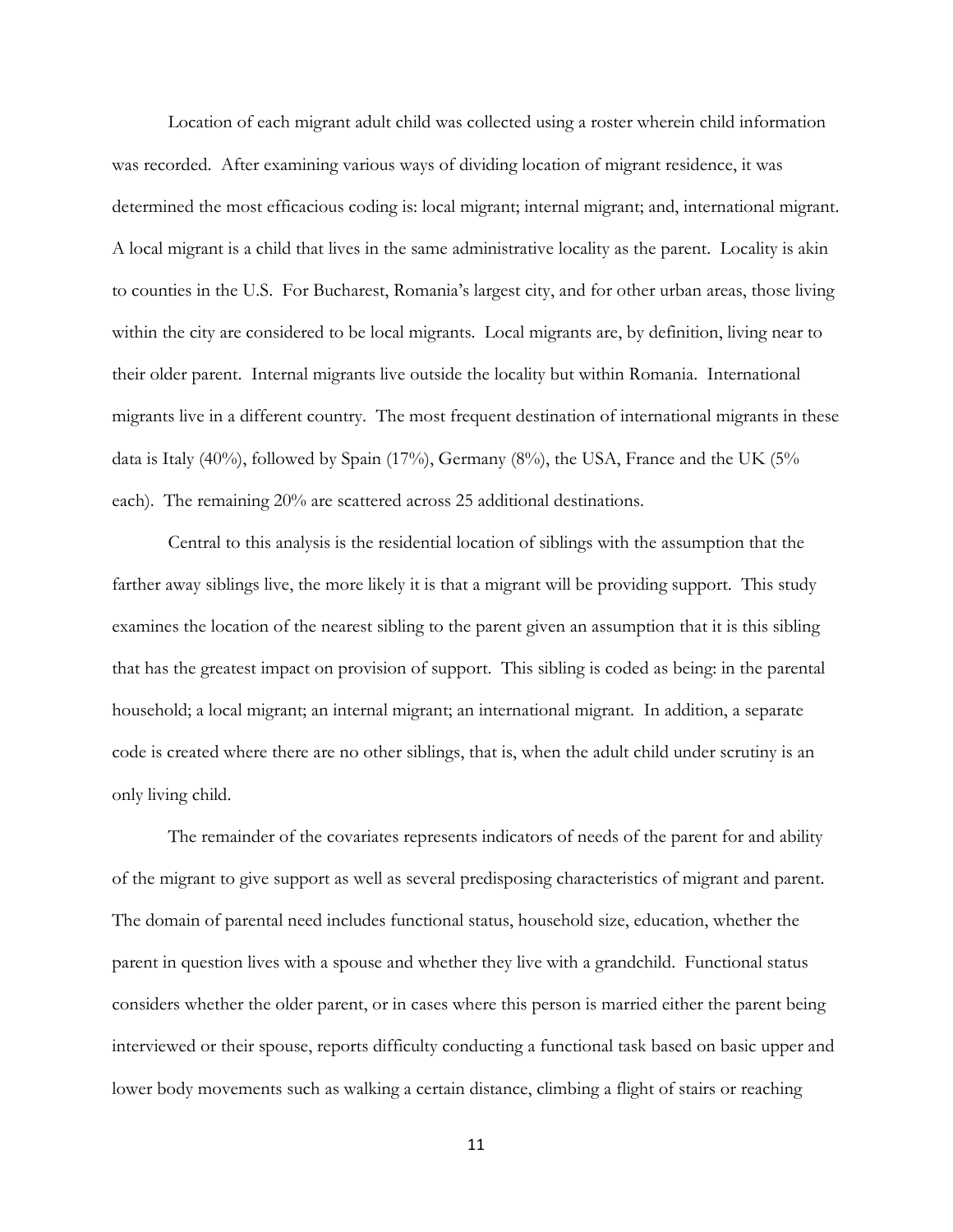above ones head. If either respondent or spouse reports a problem with a functional item, they are coded as having a functional limitation. Household size is measured as residual household size, which is number of persons in the household minus those that are accounted for in the model by other variables, that is spouse, grandchild and an own child. Educational status contains categories less than secondary, secondary and post secondary. Living with spouse and a grandchild are dichotomously coded.

 Measures considered to indicate ability to give on behalf of the migrant child include their educational status and working status. Education contains categories less than secondary, secondary and post secondary. Work status is coded dichotomously. Demographic predisposing characteristics of the migrant include their age, sex and marital status. For the parent, they include their age, sex and whether they live in a rural or urban area. Descriptive statistics for covariates are shown in Table 1.

## Modeling

 One older person may have more than one adult child and more than one may be a migrant. The 2,551 observations come from 1,294 families, thus there is an average of two migrant children per family. Adding non-migrant children, that is, those living in the parental household, the number of children whose location are known increases to 3,063. Since there is more than one migrant child per family there is the likelihood of heterogeneity in the tendency to provide support across families explained by unmeasured family characteristics. The best way of accounting for this is to estimate a mixed model with random and fixed effects (Rabe-Hesketh & Skrondal, 2008). The random effects provide variation in intercepts across families. The fixed effects are slopes for variables being modeled, and these slopes are considered to be parallel across families. Given a multi-categorical dependent variable, the link function is a multinomial logit. The model is estimated using the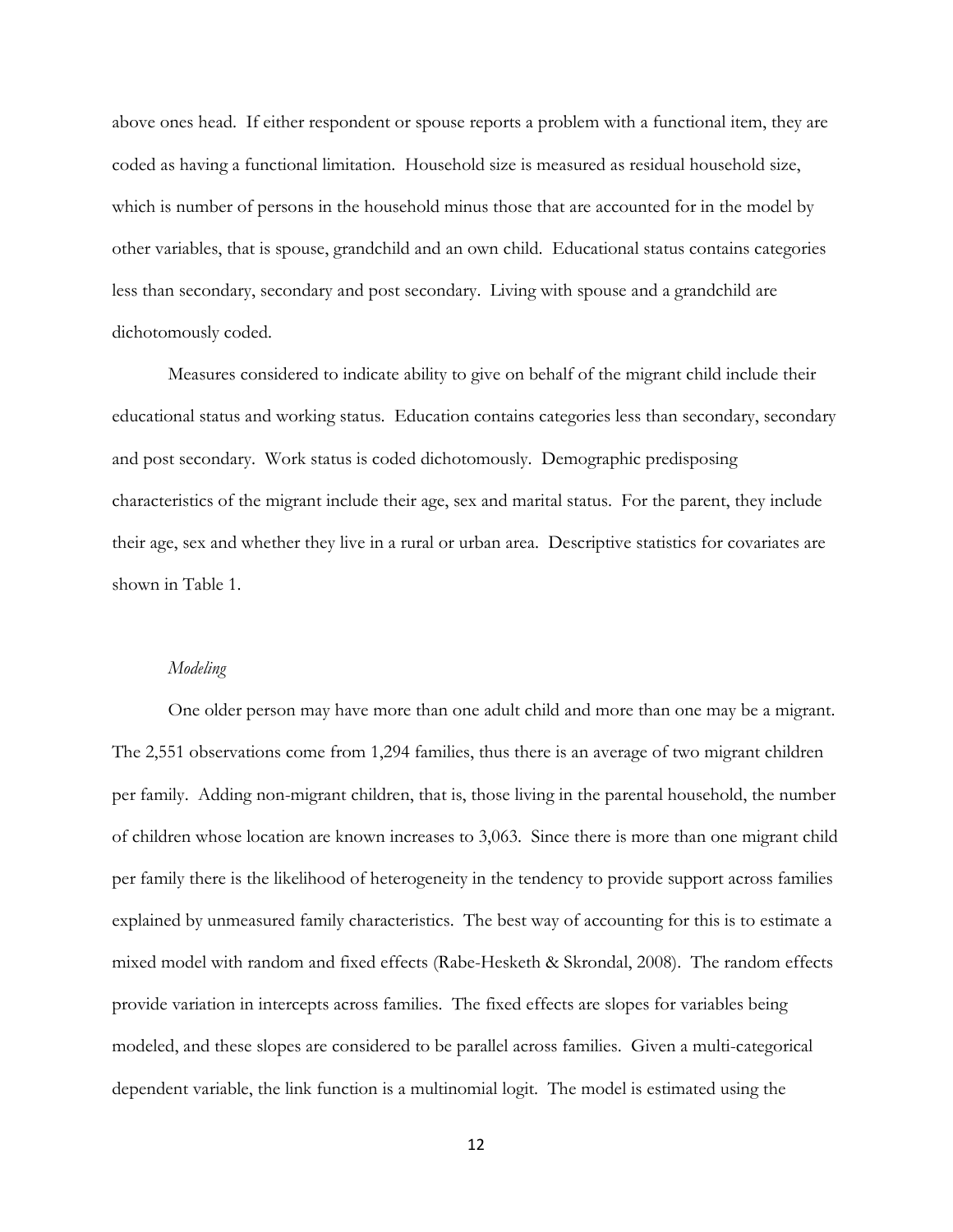'gllamm' procedure that is available as an add-on in STATA 12.1. The procedure provides coefficients for the fixed effects as well as the variance (θ) and standard error of the variance for the random effect.

 The analysis begins with descriptive results showing the geographic dispersion of adult children and the bivariate association between location and provision of support. Next are the multinomial mixed effects results that are presented in nested models. The first model includes only the migrant location. The second adds location of the nearest sibling. The third adds the remaining covariates. The difference in the log-likelihood multiplied by -2, which is distributed as chi-square, indicates whether there is a fit improvement when adding variables to models. Finally, given that coefficients in multinomial regressions are difficult to interpret intuitively since they are represented by multiple models with a single contrast category, we provide predicated probabilities across some key covariate categories.

 Interactions between location of migrant and other covariates were tested. In a couple of instances, small cell sizes resulted in inability to achieve model convergence. In these cases, tests were conducted using binary logistic regressions contrasting the provision of a type of support, for instance money only, versus other categories, for instance, instrumental only, both and neither. Significant interactions are shown in the form of predicted probabilities.

#### Results

## Location of migrants

To get a sense of the distribution of location of migrant adult children, table 2 shows the percent living locally, internally and internationally by location of nearest sibling and sibship size. Of the total sample, about 39% live locally, 50% internally within Romania but outside of the administrative locality within which their parent lives, and 11% internationally. This distribution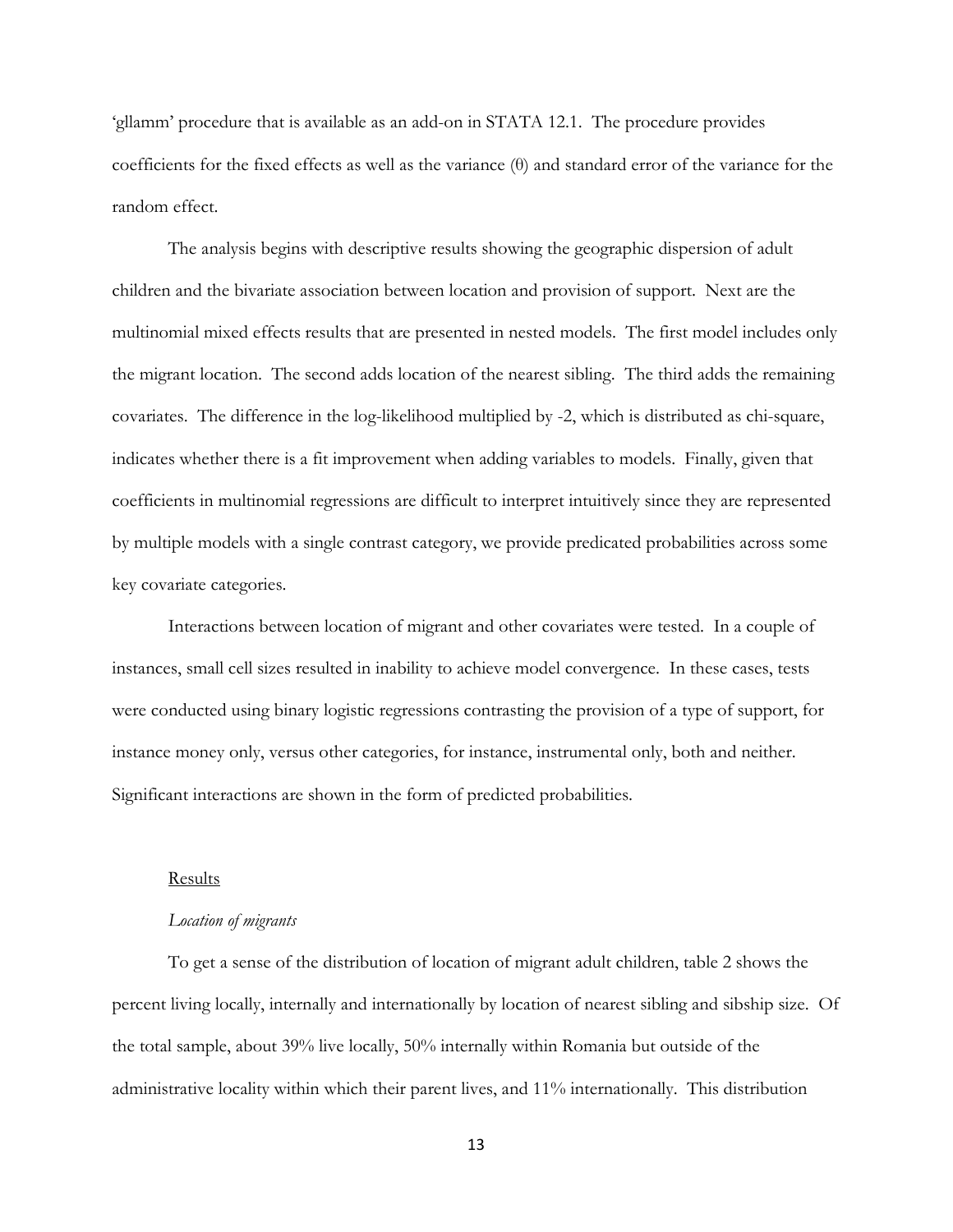varies substantially depending on the number and location of siblings, with the greatest variation being in the percent of migrants living internationally. A migrant is much more likely to be international when a sibling lives in the parental household and there are a large number of siblings. The percent living internationally is 46% when there is one sibling and that sibling lives in the parental household, about 62% if there are two siblings with the nearest to parent living in the parental household, and fully 85% when there are three or more siblings and the nearest is in the parental household. Conversely, a migrant is unlikely to be living internationally when one of their siblings lives internationally or internally within Romania but not in the locality of the parent.

#### Provision of support by migrant location

 Table 3 presents results showing percent of migrants that provide money or instrumental support to older parents. The first two rows show the total percent giving money or instrumental support. The latter four rows show whether neither, money only, instrumental only or both are provided. Findings indicate that instrumental support is provided with greater frequency than money, but this depends on the location of the migrant. While for the entire sample only about 18% give money, this number jumps to 41% within the international migrant group. While 48% provide instrumental help it is only 15% when living internationally. Then again, it is interesting that despite living internationally, some do provide instrumental help. Since instrumental help often requires being present, it is likely that those that live internationally and do provide are returning to their parents' home for the provision of support. It is also interesting how infrequently money is provided by those living locally and even internally within Romania. Only about 13% of those living local and 17% of those living internally give money to their parents. Divided into the four exhaustive categories of provision, a very small percent living locally or internally give money only, but these migrants are much more likely to be giving instrumental help only. However, while about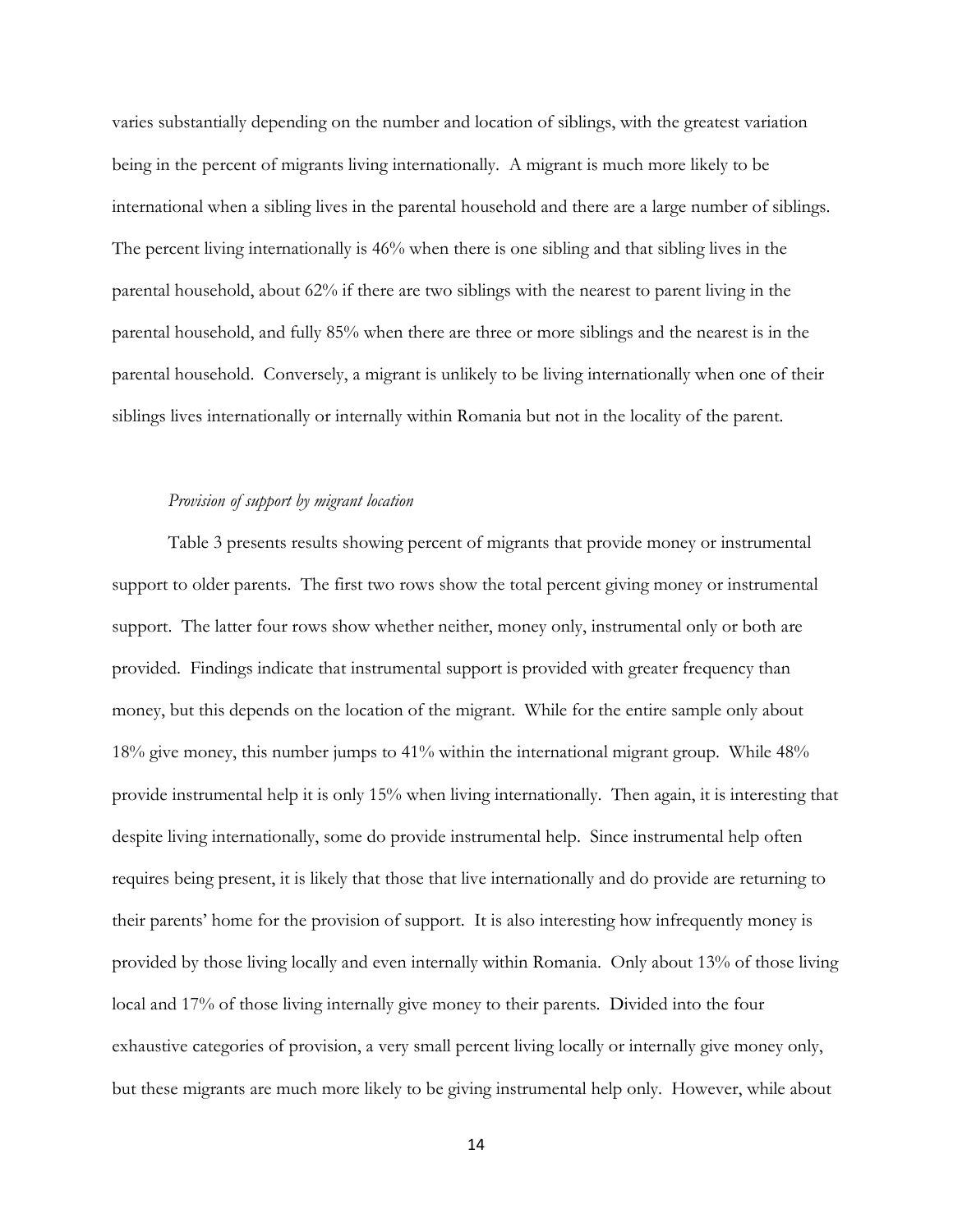33% of those living internationally give money only, there are still some that give instrumental and not money or both types of support. Those living internationally are most likely to be giving neither, which also means they are least likely to be giving any type of support. Finally, the percent giving both money and instrumental help is not statistically different across migrant locations. It is around 10% regardless of where the migrant lives.

## Location and other determinants of support provision

 The results of three mixed effects multinomial models are shown in Table 4. Presented are the log odds of giving money only, providing instrumental support only, or both, in comparison to providing neither form of support. Log odds center on zero, so a negative value indicates a lower probability and odds of providing the type support in question in comparison to neither type, the reference category, while a positive value indicates higher probability and odds.

 Model 1 considers only location of the migrant. This matters a great deal. In comparison to being a local migrant, being an internal migrant substantially and significantly increases the log odds of providing money only and decreases the log odds of providing instrumental help only. The same is true for international migrants across the three comparisons. Exponentiation of the log odds indicates that in comparison to local migrants, the odds that international migrants provide money are greater by a factor of more than 10.

 Model 2 adds location of nearest sibling. Log odds of migrant location barely change between Models 1 and 2. Model 2 demonstrates that both the location of migrant and nearest sibling associate strongly with the provision of support. Generally, the further away the sibling, and having no sibling, increases the probability and odds of any type of support in comparison to no support. Coefficients are extraordinarily robust. For instance, in comparison to a sibling being in the parental household, having no sibling increases the log odds of money support by 1.049, and the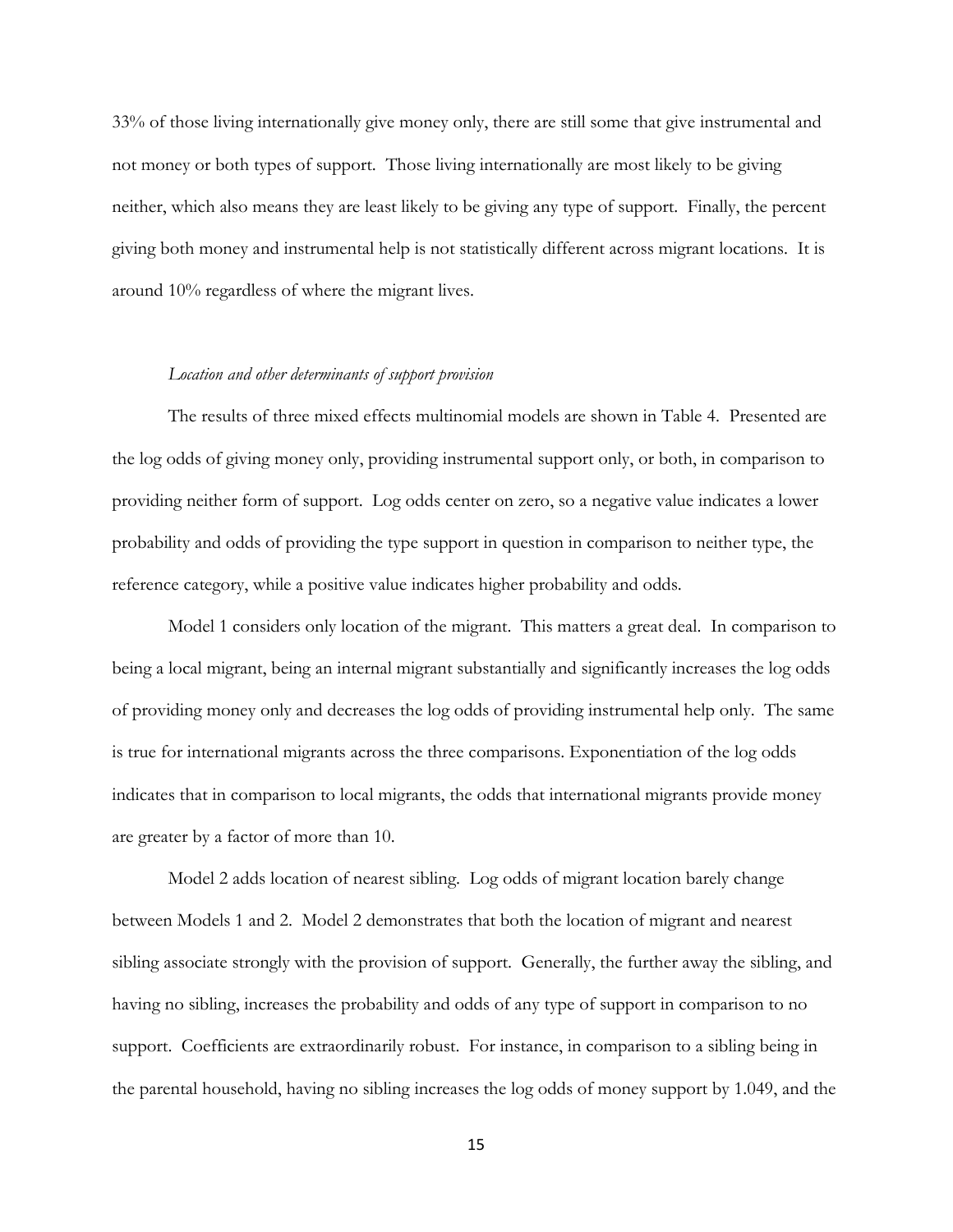odds (determined by exponentiation of log odds) by a factor of almost three. When it comes to money only, coefficients for sibling locations are not significant but the direction of the association implies the farther away the nearest sibling in relation to the elder parent, the greater the likelihood of providing money support only. Generally, the farther away the sibling, the greater are the chances of providing instrumental support. The location of nearest sibling is most linear and has the greatest magnitude with respect to the provision of both types of support in comparison to neither. The chances of giving both types of support are highest where there is no other sibling, next highest where the nearest sibling is an international migrant, then an internal migrant, local migrant and finally lowest where the nearest sibling is in the same household as the parent.

 The rest of the covariates representing domains of parental need, ability to give, and predisposition, are added in Model 3. Again, effects of migrant and sibling location remain robust. Several other covariates have notable effects, all of which are in the expected directions. When a parent has a functional limitation, the chances of providing support increases substantially. Migrants with higher levels of education are more likely to give instrumental and both instrumental and money support in comparison to neither. Those currently working are more likely to give money as well as both money and instrumental support. Two predisposing characteristics of the parent are statistically significant. First, migrants are more likely to give both types of support to female elderly parents in comparison to male. Since having a spouse in the household is adjusted for, this suggests that migrants are more likely to provide support to their widowed elderly mothers. Support of all types is much more likely to be provided to parents living in rural areas in comparison to urban.

 The large variance component (θ) shown at the bottom of each model's results together with the standard error of the variance indicate substantial unmeasured family variation. This explains variation in the provision of support across families after taking into account fixed effects The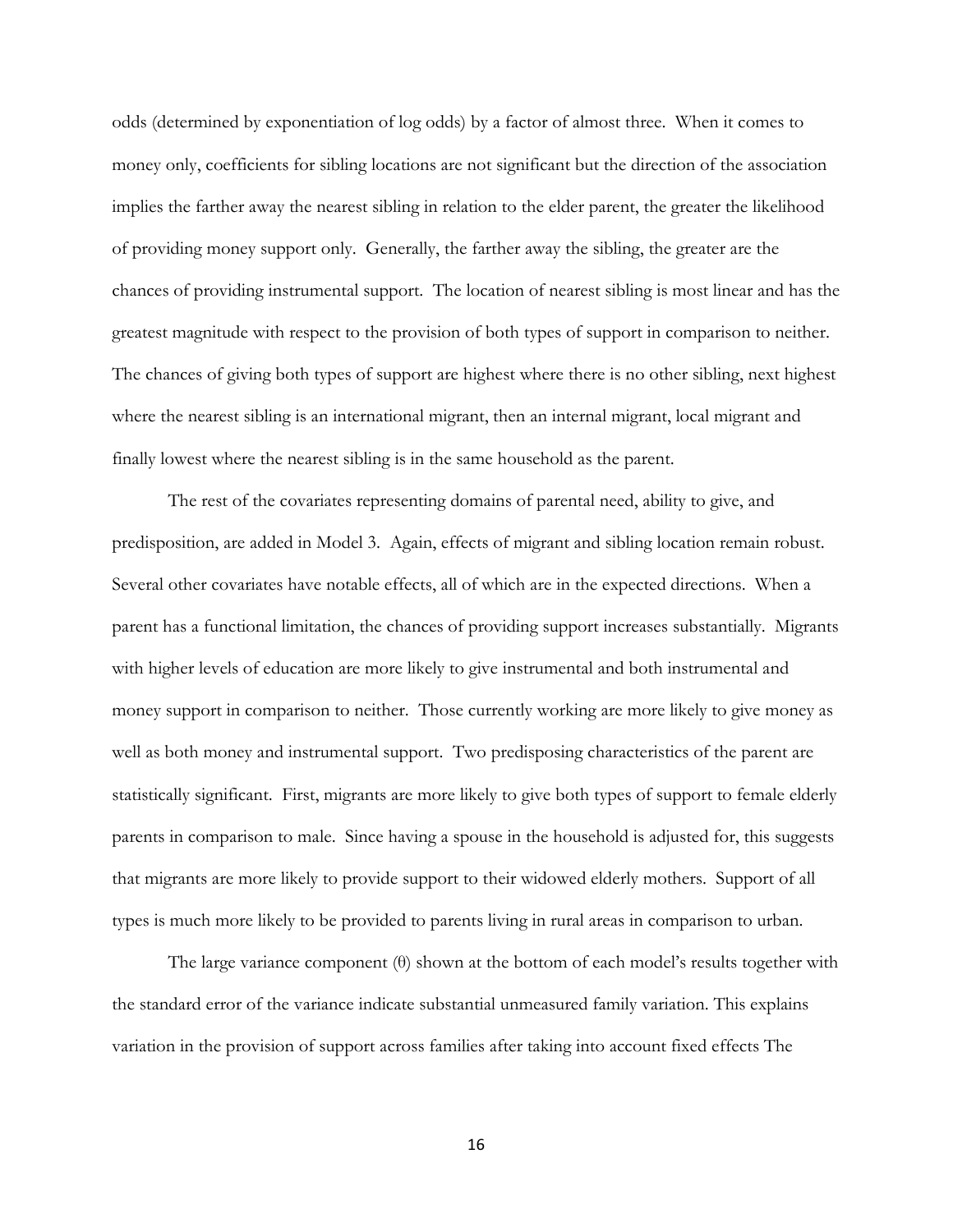change in log-likelihood ( $\Delta$  -2 X LL) across models is significant as well, indicating that the addition of variables from one model to the next significantly improve model fit.

 A clearer picture of associations between migrant and sibling location and provision of support is provided in Figure 1 that plots predicted probabilities of providing support across these two factors. Each bar is divided into three sections which indicate the predicted probability of providing money only, instrumental support only and both. The height of the bar then indicates the net probability of providing any type of support. The probabilities are derived from Model 3 and hold other variables constant at their means. Therefore, assuming a normal distribution for other variables, they can more or less be interpreted as probabilities for a person that is average with respect to all other characteristics in the model. Of course, there is no single person that is average with respect to these variables, and as such the figure is used heuristically to show the magnitude of effects in a more intuitive fashion.

 The figure illustrates extreme variation the probabilities of providing support depending upon location of migrant and nearest sibling. Several observations can be made. First, with respect to money support only, the probability of provision is high when the migrant is living internationally, and is highest when the migrant lives internationally and there is no sibling. In contrast, the probability of providing only money support is practically zero when the migrant lives locally. There is some chance that money is given in combination with instrumental support when migrants are living locally, although this likelihood is substantially greater when the nearest sibling lives internationally or there is no sibling. Second, the chances for provision of only instrumental support are greatest when the migrant lives locally and minimal when the migrant lives internationally. This again varies with location of nearest sibling. Even international migrants will give instrumental support either alone or in combination with money when there is no other sibling. Finally, with respect to the provision of any type of support, which is the sum of the probabilities of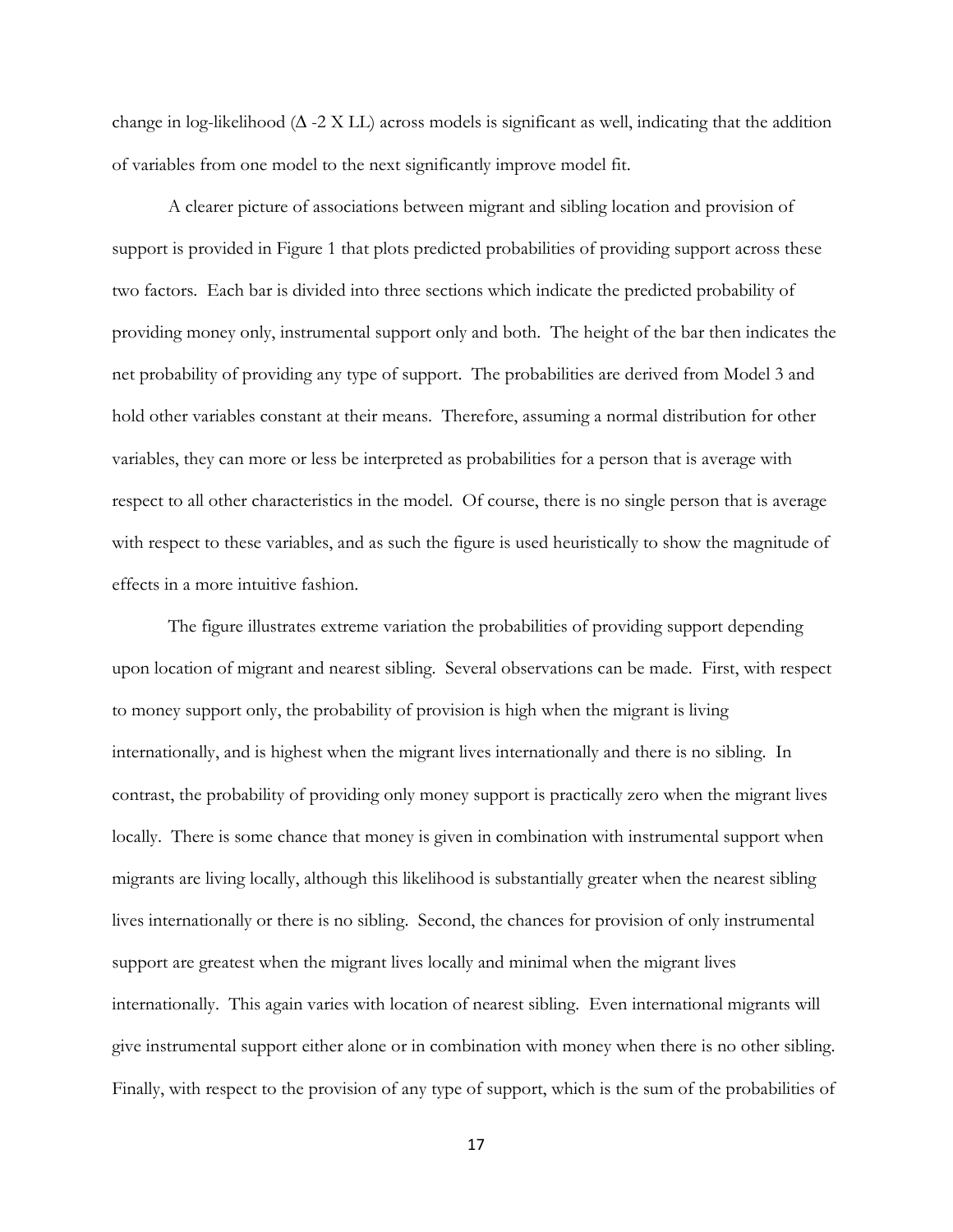money only, instrumental only and both, a strong gradient by location of migrant is clear. But, the probability of giving any support varies robustly by location of nearest sibling. For instance, when the migrant lives internationally and a sibling lives in the same household as the parent, there is a little greater than a 0.30 probability of providing support. The same international migrant has a 0.60 probability if there is no other sibling. The probability of providing support is more than 0.80 when a migrant is local and there is no other sibling present.

#### **Interactions**

 Two interactions were found to be significant. These were area of residence of the parents and functional status of parents. In neither instance do the interaction effects alter the overall interpretation of results regarding the association of location of migrant and provision of support, nor does the inclusion of the interaction effects change the general findings with respect to other covariates. However, they do add further insight into the association and therefore they are shown as predicted probabilities in Figures 2 and 3.

 Figure 2 shows the probability of support by location of migrant and urban/rural residence of parents. As is detected by the relatively flat height of bars across migrant location in urban areas versus a steep slope across rural areas, the interaction effect demonstrates that with respect to the net probability of any support, location of migrant matters only when parents lives in a rural area. The real difference, however, is when it comes to instrumental support, which is provided with high probability when migrant lives locally and internally, but not internationally, and parents are in a rural area. But, it is much less likely to be provided when parents live in an urban area. Rural/urban residence may, in fact, be an indicator of parental need. In urban areas, the parents will be likely to be living in a small apartment complex. Help around the house, which is an indicator of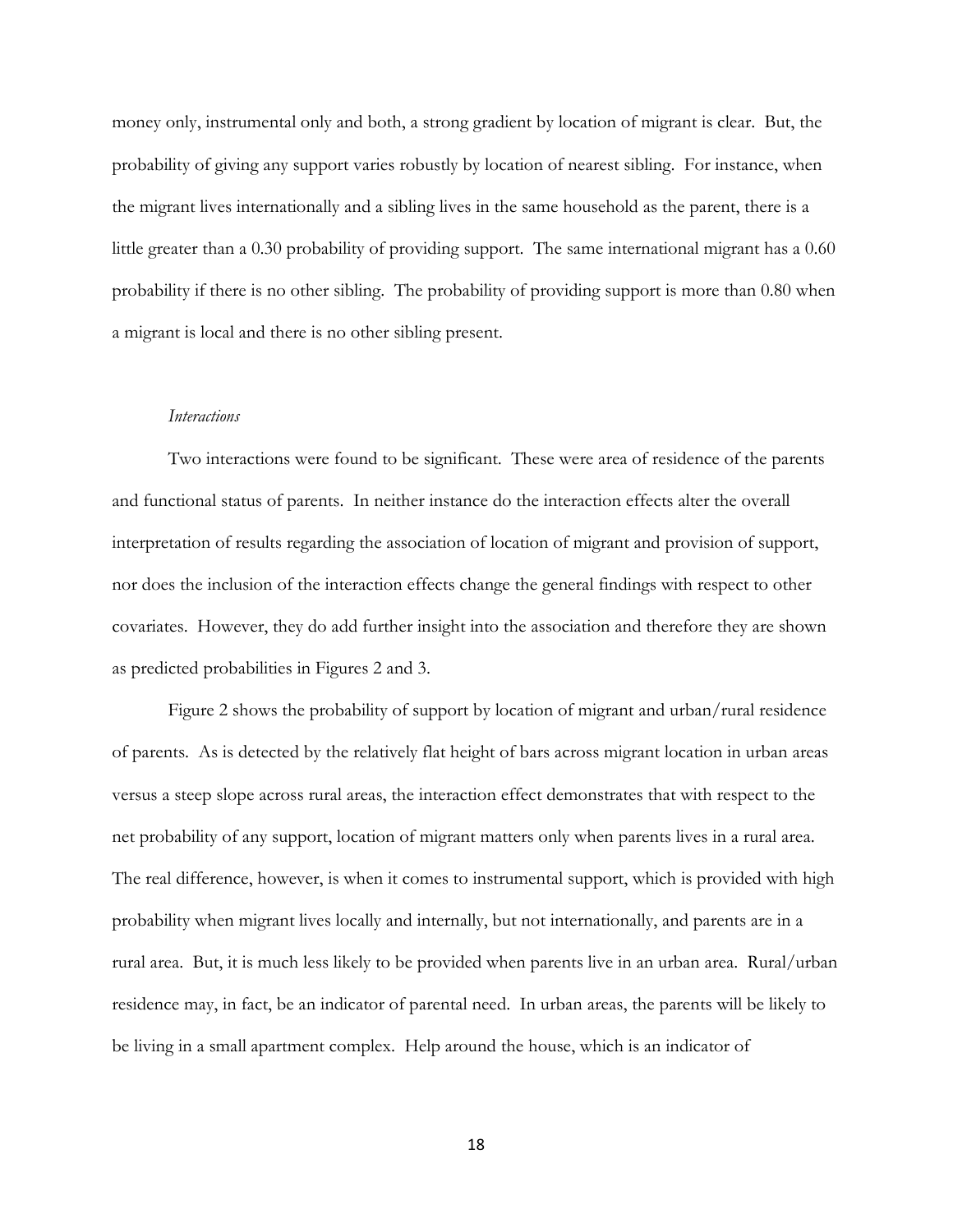instrumental support, is often not imperative. But in rural areas, parents tend to have land, larger houses and are engaged in farming, and instrumental support is more helpful.

 Figure 3 shows the probability of support by location of migrant and functional status of parent. Comparing overall support probabilities when a parent does and does not have a functional limitation makes it clear that support is much more likely to be provided when there is a limitation. The interaction effect demonstrates however that this is more likely true when the child lives locally and internally. When the migrant child lives internationally, functional status has somewhat less impact. This may have to do with availability of the migrant child. When they live internationally, opportunities to provide support may be limited even when the parent has a functional limitation.

#### Conclusion

Romania is confronting demographic challenges that are certain to be consequential for its elderly population. Like elsewhere in Eastern Europe, lower fertility today than in the past means the older population is becoming a larger segment of the total. International migration is having a similar impact. High rates of internal and international migration signal that adult children are increasingly living farther away from their aging parents. These phenomena working together could leave older Romanians isolated. With this as a backdrop, the current study examined determinants of the provision of support from a migrant adult child to their older parents. The focus was on the migrant's location of residence, be it local or nearby, further away but internally within Romania, or international. Those living further away and especially internationally were expected to be more likely to be providing money and less likely to be providing instrumental support, suggesting a tradeoff between the two types of support. A model was constructed based on an altruistic perspective of family. The perspective suggests that regardless of location of migrant, the chance of support increases when parents are in need, with indicators of need being functional health of parent,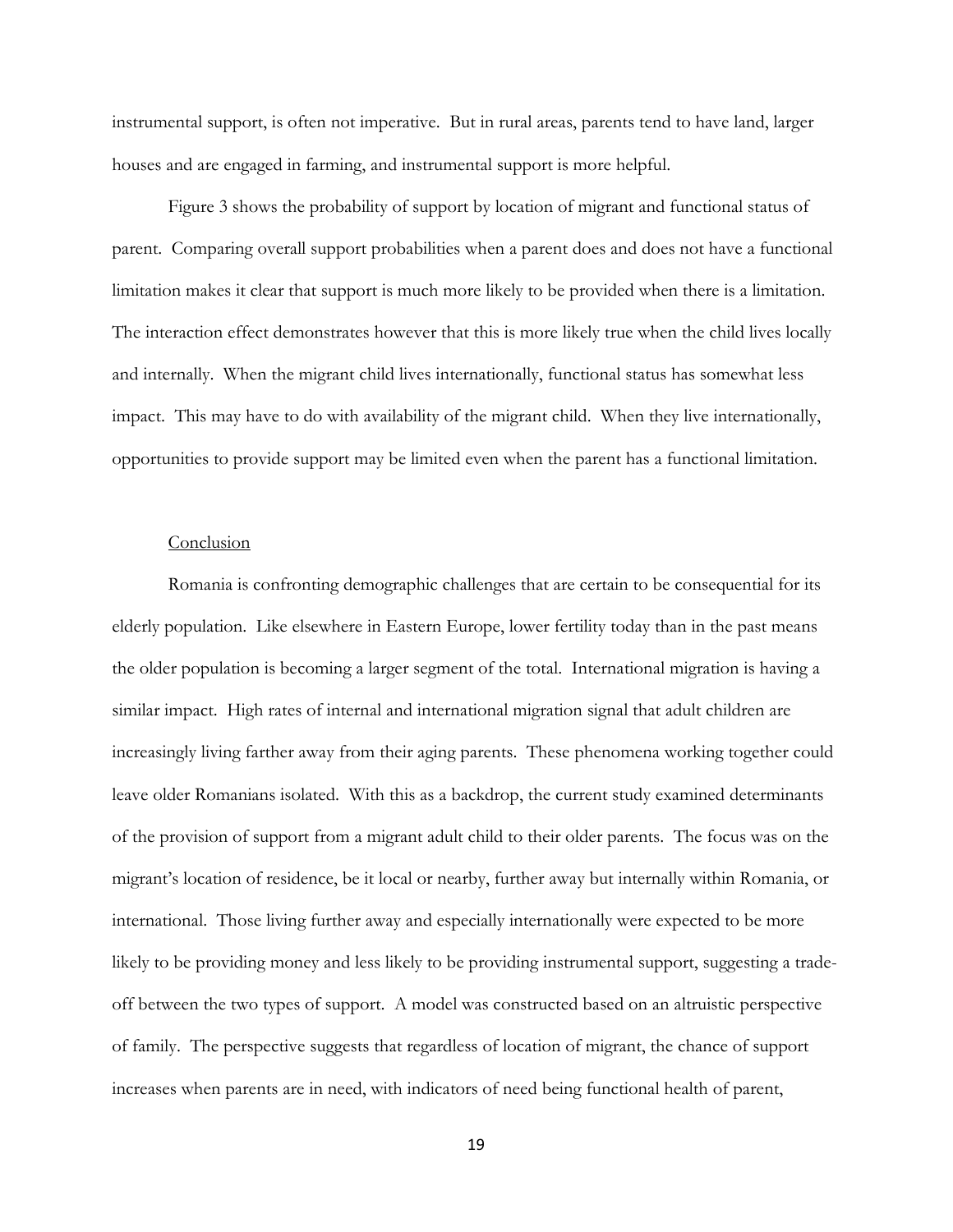household size, education, living with spouse and living with grandchild. It also assumes families work as a unit with shared obligations. Therefore ability to provide support and location of nearest sibling, the latter of which is an indicator of availability of alternate sources, is important. Several predisposition factors, such as age and sex, were also incorporated into the model.

 About half of migrants living in each location provide one or the other type of support, and in some cases both. Those living within the borders of Romania are much more likely to provide instrumental support while those living internationally are much more likely to provide monetary support. The association between living internationally and giving money to an older parent is strong. Clearly, international migration is a vehicle through which money makes its way from international locations to older parents back home. Results confirm a trade-off between monetary and instrumental assistance. But, the trade-off is imperfect. Despite living outside the country, a fair percent of international migrants provide instrumental help (about 15%). Interestingly, few living locally give money (about 12%).

 A mixed effects model assessed determinants of the combination of the provision of monetary and instrumental support. Location of migrant and location of nearest sibling were shown to strongly associate with provision of support. These relationships were highlighted in predicted probability graphs that indicated chances of providing support vary strongly depending upon these characteristics. It is noteworthy that regardless of where a migrant child is living, they are more likely to provide both types of support if they have no siblings or their siblings live internationally. This may suggest that some international migrants are returning from time to time to help out even in instrumental ways when alternative sources of support for parents are absent.

 Functional status of parents, education of migrant and residential area of the parents is also strongly associated with provision of support. Rural/urban residence and functional status interact with location of migrant in ways that further implicate needs of parent as an important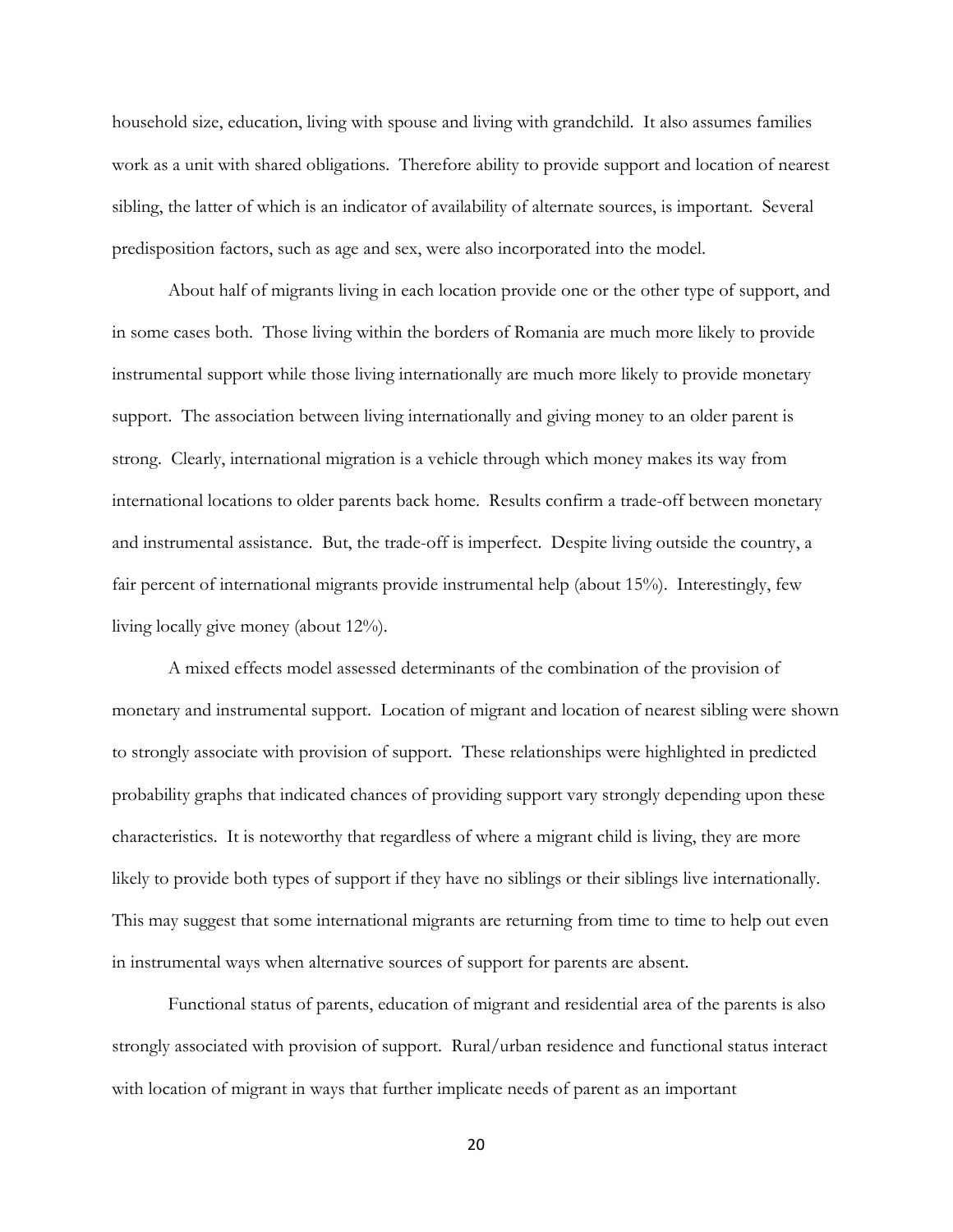distinguishing factor related to provision of support. The models therefore provide confirmation of an altruistic nature of the family working in Romania. This suggests several factors are working together to determine whether support is being provided, including needs, availability of alternate means of support and the ability to give. Furthermore, the amalgamation of these factors points to the provision of support to an older parent being part of a larger household strategy – one that values the well being of older parents. For instance, it was found that a migrant is more likely to be living internationally when there is a sibling living near an older parent. It was found that international migrants are unlikely to be giving instrumental help when there is a sibling living nearby. International migrants are likely to be providing money regardless of the situation, but even more so when other sources are unavailable.

 Indeed, the results here are either not much different or may even be more robust than those from other parts of the world that have lent support to altruistic motives for inter-familial exchange (e.g., Gans & Silverstein, 2006; Lillard & Willis, 1997; Osaki, 2003; Secondi, 1997; Vanwey, 2004) and those that have lent support to notions that migration is part of a household strategy for maximizing family well being (Agesa & Sunwoong, 2001; Lauby & Stark, 1988). This is striking given the history of the country. Nadolu, Nadolu and Asay (2007) write that:

"(d)uring almost half of a century until 1989, Romania suffered through a particularly destructive period. Under this totalitarian regime a major alteration of all macrosocial structures and functions, by arbitrary, unlegitimized and non-efficient constraints of inadequate social and economical politics occurred. Thus, the movement toward massive industrialization from a primarily agrarian society directly correlated with an artificial urbanization and a reorganization of the rural areas…The distortions generated by the communist government are still felt today, after more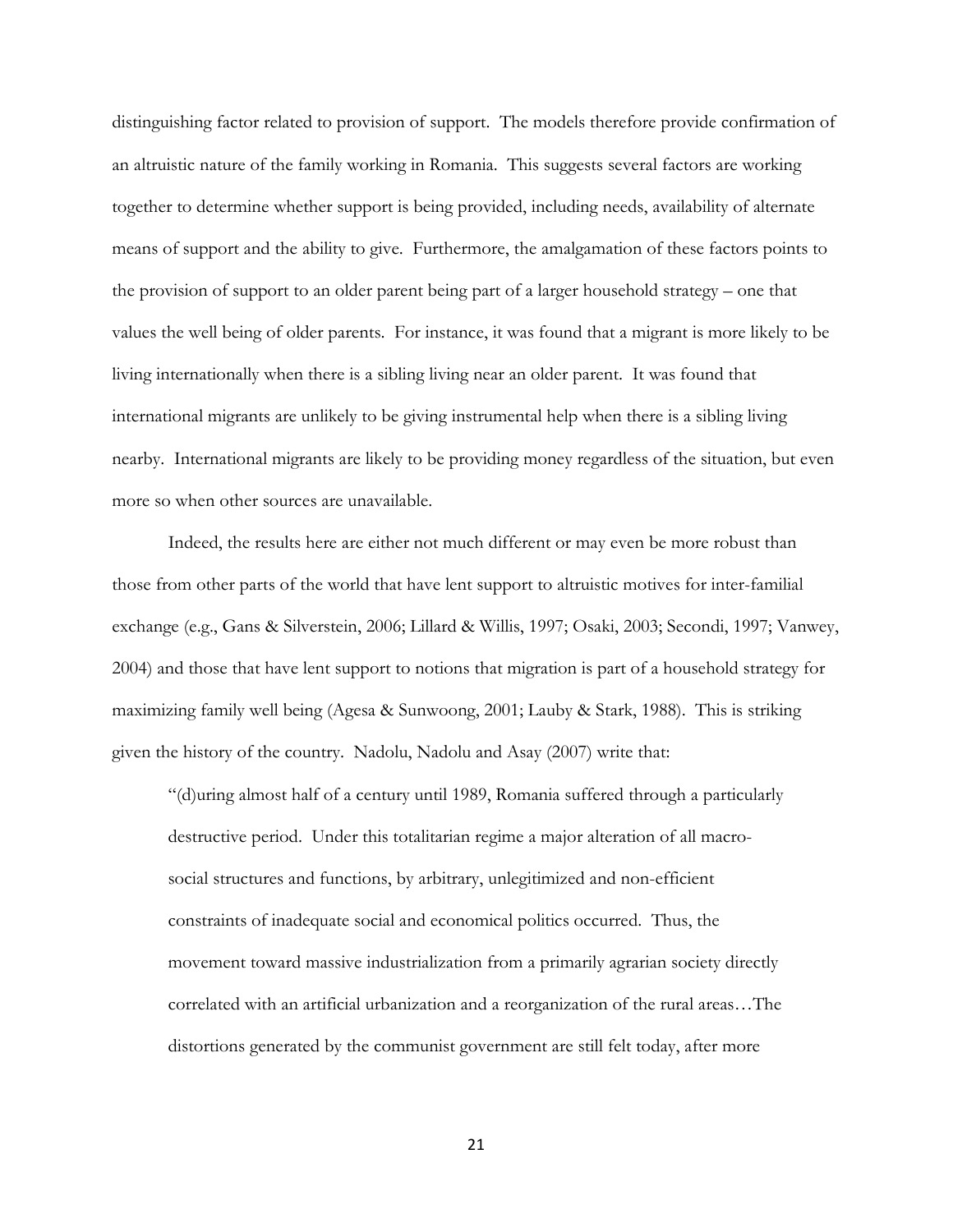than 15 years since the 'Revolution,' both at the economic level and mostly at the social level, including social values" (Nadolu et al., 2007: p. 422-423).

The urbanization and industrialization that was arbitrarily thrust upon Romanians may have served to disconnect family and marginalize older persons, particularly in rural areas. This, together with smaller family size and filtering of younger population out of the country, may have functioned to change family values in Romania, as might be predicted by modernization theories (Aboderin, 2004; Cowgill & Holmes, 1972; Levy, 1966). Yet, in the face of social and economic upheaval that Romania has experienced, the results here suggest that traditional Romanian family values that promote intergenerational exchange and altruism continues to be a motivation for the provision of support.

 With this in mind, it is interesting that even international migrants do, at times, provide instrumental support. These migrants may be returning to their parental home from time to time. Furthermore, they are more likely to return to provide this help when siblings do not live nearby and when a parent has a functional limitation. It may be that those that move internationally choose their location strategically in a way that facilitates their return in cases where there is a greater need for the provision of instrumental support. Although, a preliminary view of the data shows little pattern of international migrant destination according to whether or not the migrant provided instrumental help. For instance, among all migrants in this study, about 40% live in Italy and 20% live in Spain regardless of whether or not they are providers of instrumental help. Even 4 of the 34 migrants living in the U.S. were reported to have provided instrumental help in the last year.

 Despite these results, the scenario for Romanian elders is not completely encouraging. While, parents are not being abandoned, when family sizes are small there are few providers. We do not know, based on these results, whether the support older persons are getting is sufficient; we only know that children tend to provide some support if older parents are in need. Continuing low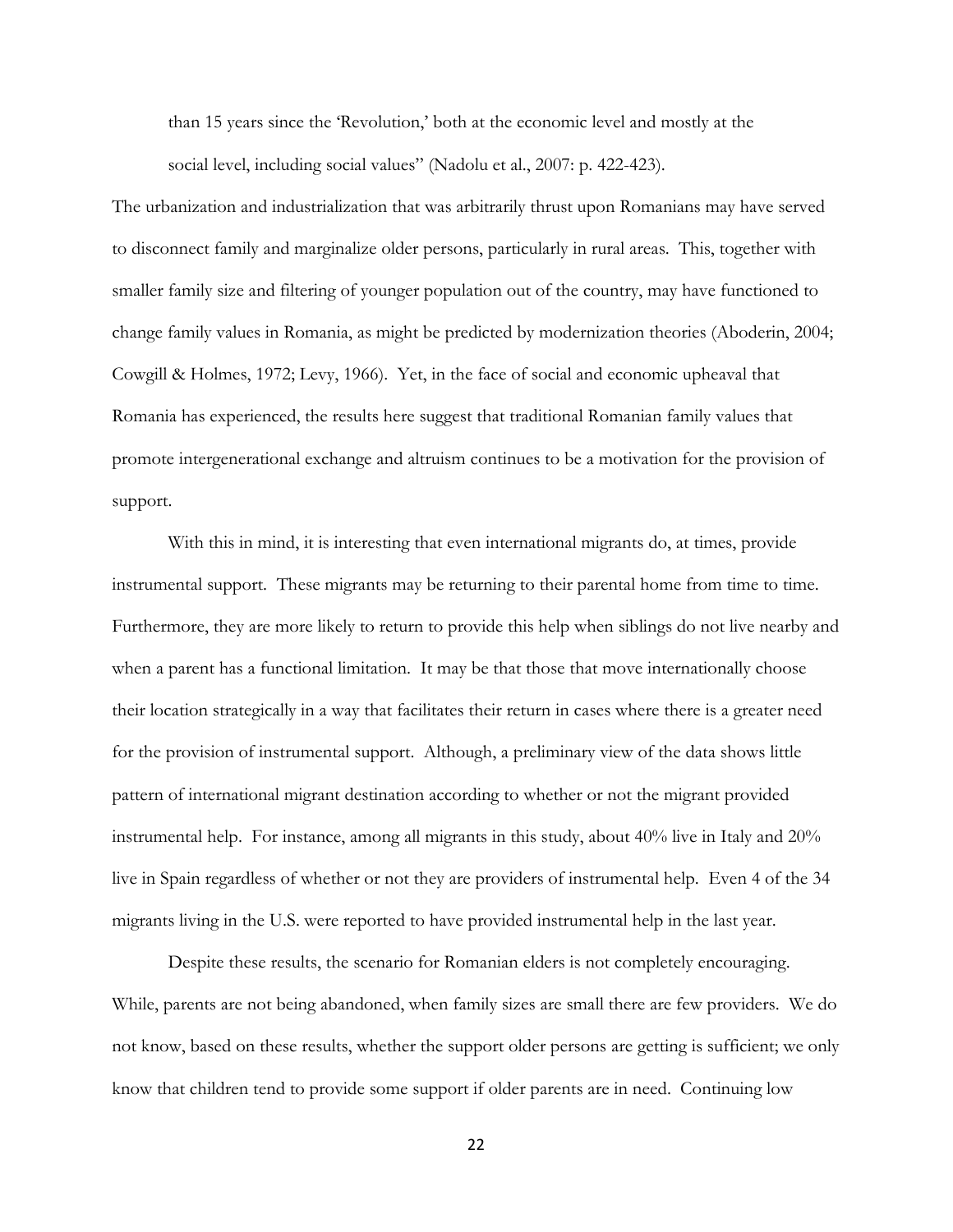fertility in Romania may result in a larger burden of care placed on a smaller population. Also unknown is how this burden is influencing the well-being of migrants and non-migrants. This should be an issue of concern to policy makers within Romania. Future research should examine the individual burden being placed upon migrants without siblings or with say only one sibling. While today's older generation in Romania do have an average of a little more than two children each, lower fertility means the upcoming generations will have an average of only about one child, which will push individual burdens higher and effects on well-being may be substantial.

 This study has limitations, each of which provides impetus for further analysis. Information about support of migrants comes from interviews with the older persons. There is the possibility of error in these reports. Future studies may attempt to link data collection of older persons with their migrant children. The data analyzed here are from a cross sectional study, which has an inherent limitation with respect to causal implication. Longitudinal data are difficult to come by and none are available on this topic for Eastern Europe. Therefore, there was no alternative to the current dataset for this analysis. Efforts to collect panel information can be extraordinarily valuable for both policy and theory building. In addition, there are a number of potential indicators of need, availability of support and ability to provide support that were not part of this analysis due to unavailability. Other types of support in additional to monetary and instrumental assistance might also be considered, such as the provision of material goods or contact between the migrant and the older person. Finally, while the current study modeled the provision of any support, we know that monetary support can be minimal or substantial and instrumental support can be regular or infrequent. Future modeling of the magnitude of support would be enlightening.

 In sum, the current study provides some reasons for optimism and some for pessimism for the future of Romania's older population. Like elsewhere around the world, older persons are generally not being abandoned due to migration and lower fertility. However, the onus of support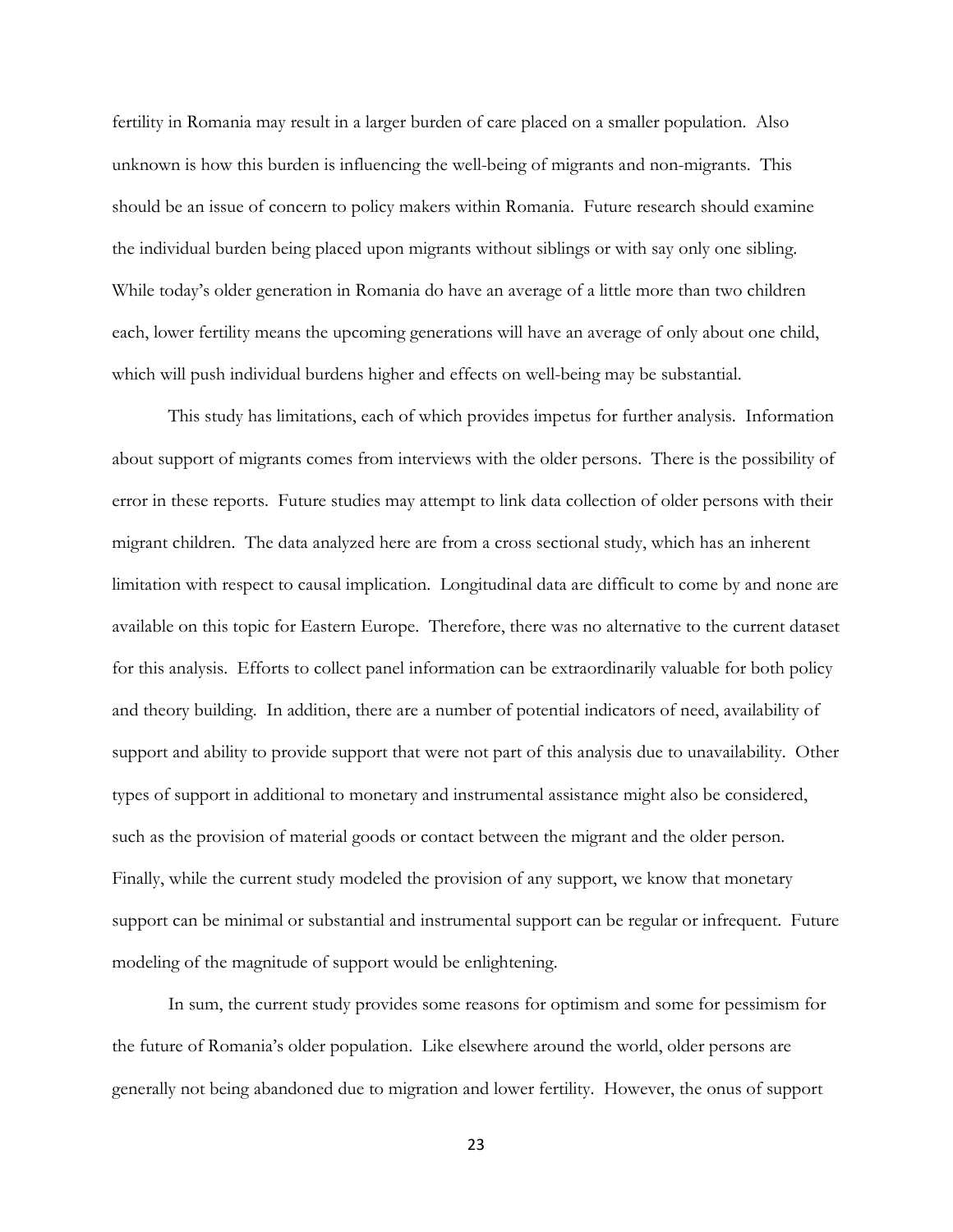may land upon a small number scattered around the world. This is clearly not an optimal situation for a society that relies on family for the support of older persons. Romania is a country that is undergoing development, but in many measures it is behind its Eastern European neighbors. Crises in the rest of Europe could reduce employment opportunities for Romanian migrants. This might also have mixed impact for older people as it could reduce migration or influence return migration, thus bringing offspring of older adults closer to their parents. But, based on the current study, it may also reduce monetary support.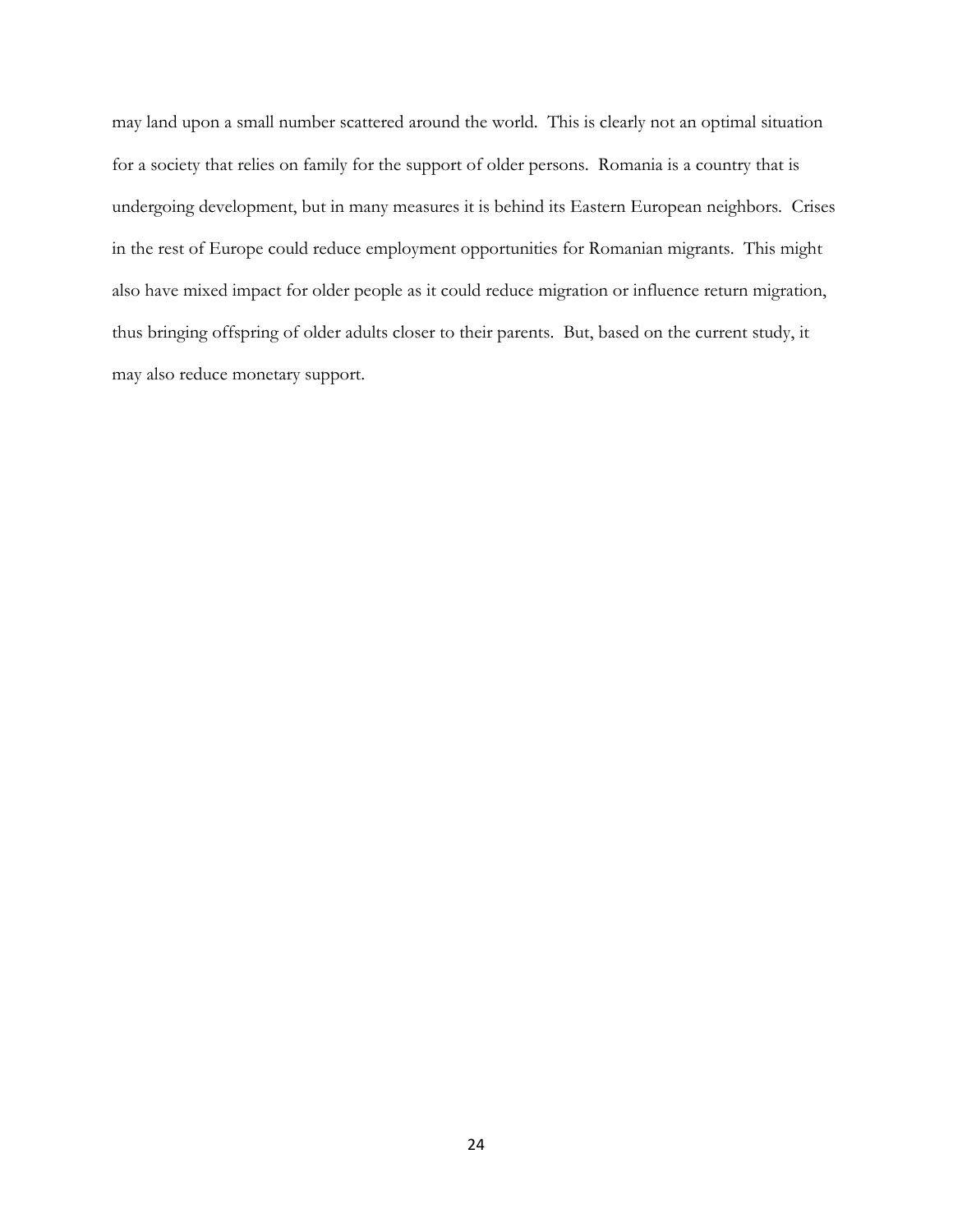## REFERENCES

- Aboderin, I. (2004). Modernisation and ageing theory revisited: Current explanations of recent developing world and historical Western shifts in material family support for older people. Ageing & Society, 24(1), 29-50.
- Aboderin, I. (2006). Intergenerational Support and Old Age in Africa. New Brunswick, NJ: Transaction Publishers.
- Agesa, R. U., & Sunwoong, K. (2001). Rural to urban migration as a household decision: Evidence from Kenya. Review of Development Economics, 5(1), 60-75.
- Becker, G. (1991). A Treatise on the Family (Enlarged ed.). Cambridge, MA: Harvard University Press.
- Beckett, M., Goldman, N., Weinstein, M., Lin, I.-F., & Chuang, Y.-L. (2002). Social environment, life challenge, and health among the eldelry in Taiwan. Social Science & Medicine, 55(2), 191-209.
- Bian, F., Logan, J. R., & Bian, Y. (1998). Intergenerational relations in urban China: Proximity, contact and help to parents. Demography, 35(1), 115-124.
- Bongaarts, J., & Zimmer, Z. (2002). Living arrangements of the elderly in the developing world: An analysis of DHS household surveys. Journal of Gerontology: Social Sciences, 57(1), S145-S157.
- Carmen, S. M. (2012). Ageism in Romania and intergenerational practices. Procedia Social and Behavioral Sciences, 46(1), 4736-4740.
- Chen, X., & Silverstein, M. (2000). Intergenerational social support and the psychological well-being of older parents in China. Research on aging, 22(1), 43-65.
- Cohen, S., & Syme, L. S. (1985). Social Support and Health. Orlando: Academic Press.
- Cong, Z., & Silverstein, M. (2008). Intergenerational time-for-money exchanges in rural China: Does reciprocity reduce depressive symptoms of older grandparents? Research in Human Development, 5(1), 6-25.
- Cowgill, D. O. (1972). A theory of aging in cross-cultural perspective. In D. O. Cowgill & L. D. Holmes (Eds.), Aging and Modernization (pp. 1-13). New York: Meredith Corporation.
- Cowgill, D. O., & Holmes, L. D. (1972). Aging and Modernization. New York: Meredith Organization.
- DaVanzo, J., & Chan, A. (1994). Living arrangements of older Malaysians: Who co-resides with their adult children? Demography, 31(1), 95-113.
- de Jong Gierveld, J., Dykstra, P. A., & Schenk, N. (2012). Living arrangements, intergenerational support types and older adult loneliness in Eastern and Western Europe. Demogr Res, 27, 167-200.
- Dupertuis, L., Aldwin, C. M., & Bosse, R. (2001). Does the source of support matter for different health outcomes? Findings from the Normative Aging Study. Journal of Aging and Health, 13(4), 494- 510.
- Frankenberg, E., Chan, A., & Ofstedal, M. B. (2002). Stability and change in living arragements in Indonesia, Singapore, and Taiwan, 1993-1999. Population Studies, 56(2), 201-213.
- Frankenberg, E., Lillard, L., & Willis, R. J. (2002). Patterns of Intergenerational Transfers in Southeast Asia. Journal of Marriage and the Family, 64(3), 627-641.
- Gans, D., & Silverstein, M. (2006). Norms of filial responsibility for againg parents across time and generations. Journal of Marriage and the Family, 68(4), 961-976.
- Giles, J., & Mu, R. (2007). Elderly parent health and the migration decisions of adult children: Evidence from rural China. Demography, 44(2), 265-288.
- Guo, M., Aranda, M. P., & Silverstein, M. (2009). The impact of out-migration on the inter-generational support and psychological wellbeing of older adults in rural China. Ageing and Society, 29(7), 1085.
- Herlofson, K., Hagestad, G., Slagsvold, B., & Sorensen, A.-M. (2011). Intergenerational Family Responsibility and Solidarity in Europe. Oslo: Norweigian Social Research (NOVA).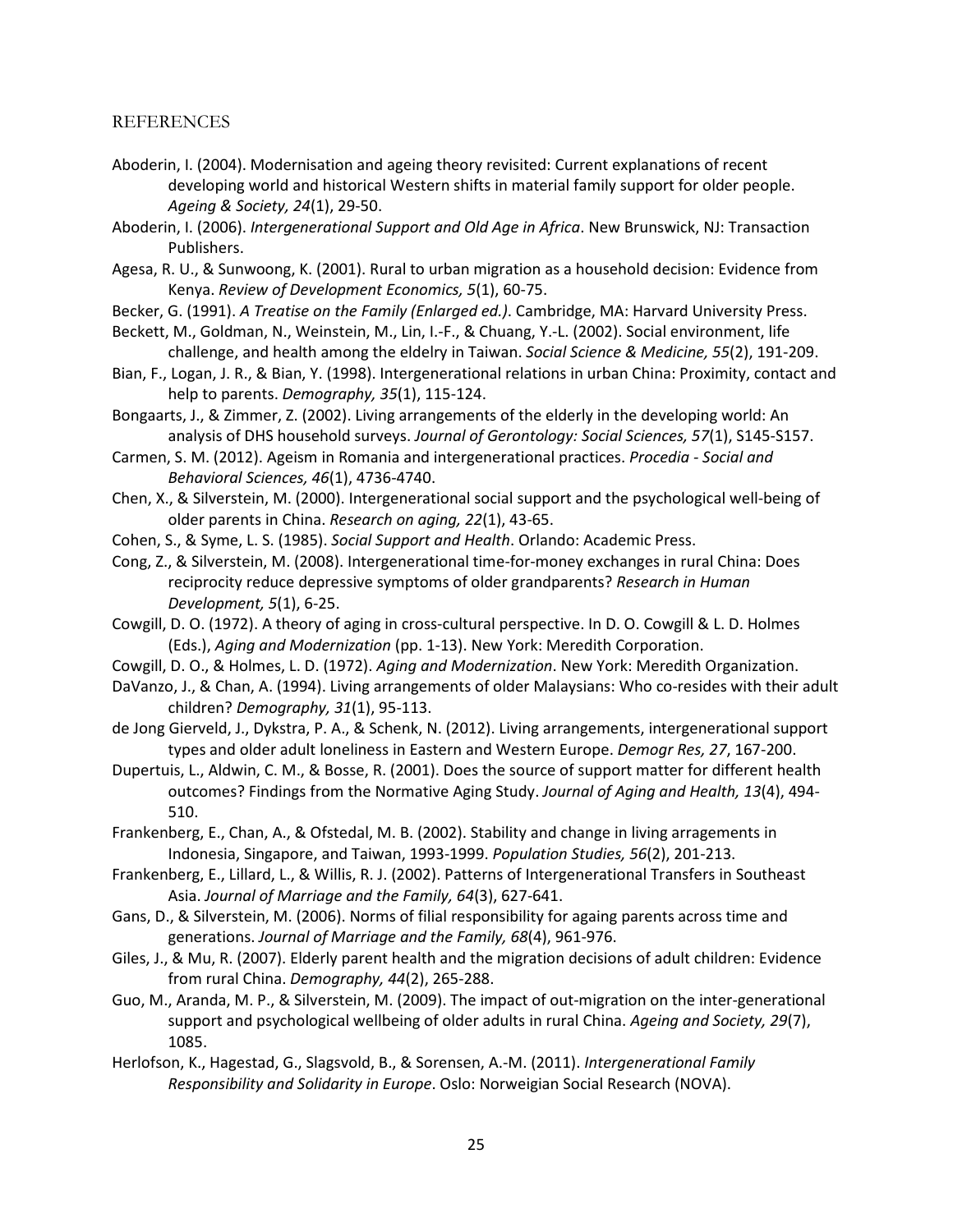- Horváth, I., & Anghel, R. G. (2009). Migration and its consequences for Romania. Südosteuropa. Zeitschrift für Politik und Gesellschaft(04), 386-403.
- Institutul National de Statistica. (2011). Recensamantul Populatiei si al Locuintelor. Bucuresti, Romania: INS.
- Kinsella, K., & Phillips, D. R. (2005). Global aging: The challenge of success. Population Bulletin, 60(1), 1-40.
- Knodel, J., Kespichayawattana, J., Wiwatwanich, S., & Saengtienchai, C. (2010). How left behind are rural parents of migrant children? Evidence from Thailand. Ageing & Society, 30(1), 811-841.
- Korinek, K., Zimmer, Z., & Gu, D. (2011). Transitions in marital status and functional health and patterns of intergenerational coresdience among China's eldelry population. The Journals of Gerontology: Social Sciences, 66(2), 260-270.
- Lauby, J., & Stark, O. (1988). Individual migration as a family strategy: Young women in the Philippines. Population Studies, 42(3), 473-786.
- Lee, R., D. (2000). Intergenerational transfers and the economic life cycle: A cross-cultural perspective. In A. Mason & G. Tapinos (Eds.), Sharing the Wealth: Demographic Change and Economic Transfers between Generations (pp. 17-56). New York, NY: Oxford University Press.
- Lee, Y.-J., Parish, W. L., & Willis, R. J. (1994). Sons, daughters and intergenerational support in Taiwan. American Journal of Sociology, 99(4), 1010-1041.
- Levy, M. J. (1966). Modernization and the Structure of Societies. Princeton, NJ: Princeton University Press.
- Lillard, L. A., & Willis, R. J. (1997). Motives for intergenerational transfers: Evidence from Malaysia. Demography, 34(1), 115-134.
- Martin, L. G. (1989). Living arrangements of the elderly in Fiji, Korea, Malaysia, and the Philippines. Demography, 26(4), 627-643.
- Mitrut, A., & Nordblom, K. (2010). Social norms and gift behavior: Theory and evidence from Romania. European Economic Review, 54(8), 998-1015.
- Murafa, C. (2011). Romania: The EU's largest receiver of remittances (http://futurechallenges.org/local/romania-largest-eu-remittance-receiver/) Retrieved May 19, 2013
- Nadolu, B., Nadolu, I. D., & Asay, S. M. (2007). Family strengths in Romania. Marriage and Family Review, 41(3-4), 419-446.
- Osaki, K. (2003). Migrant remittances in Thailand: Economic necessity or social norm? Journal of Population Research, 20(2), 203-222.
- Piotrowski, M. (2007). Intergenerational relations in a context of industrial transition: A study of agriculture labor from migrants in Nang Rong, Thailand. Journal of Cross-Cultural Gerontology, 23(1), 17-38.
- Rabe-Hesketh, S., & Skrondal, A. (2008). Multilevel and longitudinal modeling using STATA. College Station, TX: StataCorp.
- Robila, M. (2004). Families in Eastern Europe: Context, trends and variations Families in Eastern Europe (pp. 1-14). Amsterdam: Elsevier.
- Roman, M., & Voicu, C. (2010). Some Socio-Economic Effects of Labour Migration on the Sending Country. Evidence from Romania. Theoretical and Applied Economics, 6(547), 2-16.
- Secondi, G. (1997). Private monetary transfers in rural China: Are families altruistic? The Journal of Development Studies, 33(4), 487-511.
- Seeman, M., Seeman, T. E., & Sayles, M. (1985). Social networks and health status: A longitudinal analysis. Social Psychology Quarterly, 48(3), 237-248.
- Sereny, M. (2011). Living arrangements of older adults in China: the interplay among preferences, realities, and health. Research on Aging, 33(2), 172-204.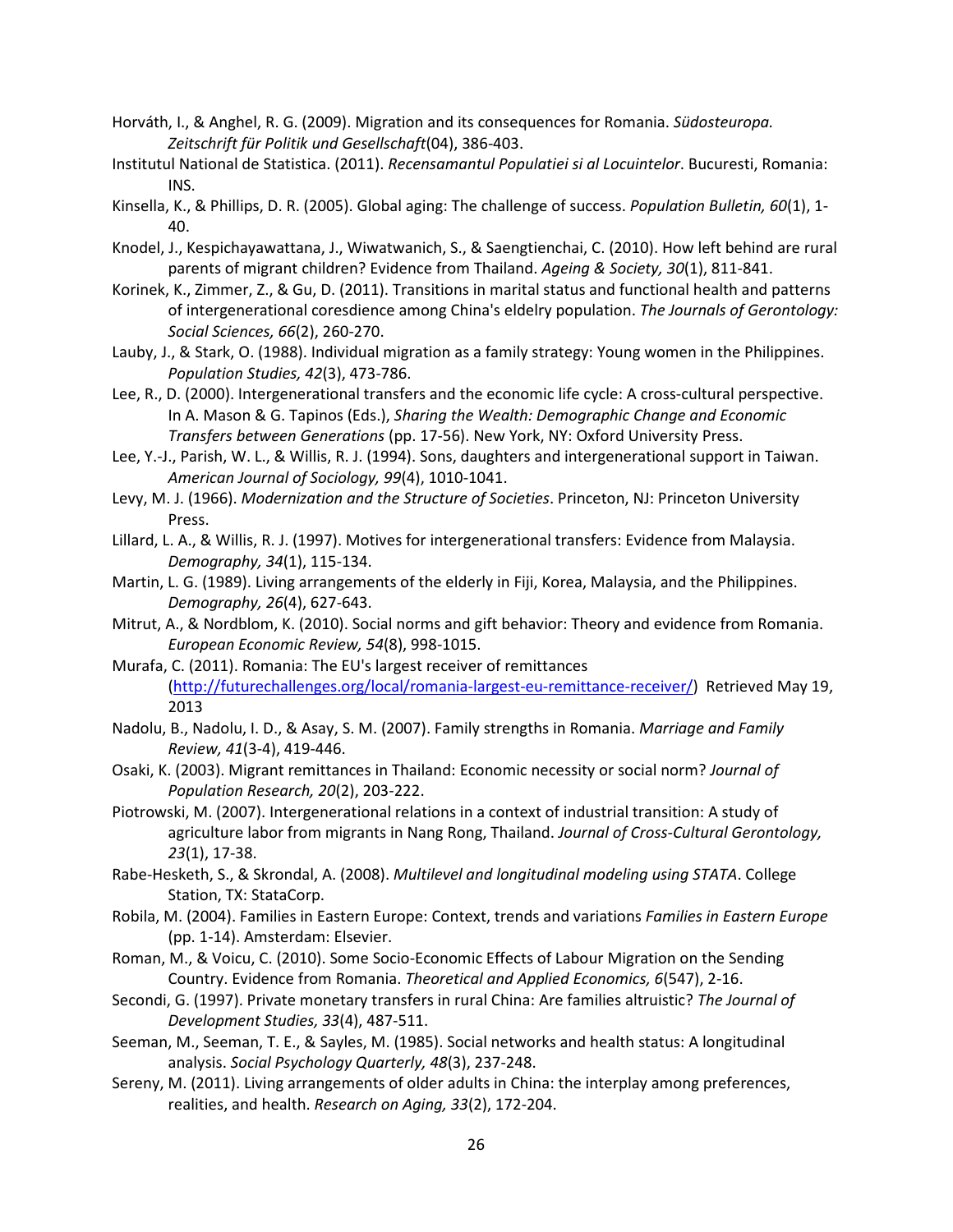- Sherbourne, C. D., & Stewart, A. L. (1991). The MOS social support survey. Social Science & Medicine, 32(6), 705-714.
- Silverstein, M., Conroy, S. J., & Gans, D. (2012). Beyond solidarity, reciprocity and altruism: Moral capital as a unifying concept in intergenerational support for older people. Ageing & Society, 32(7), 1246-1262.
- Stoica, C. A. (2011). The Impact of Migration on Older Parents Left Behind in Romania: A Methodological Report. Bucharest, Romania: Center for Urban and Regional Sociology.
- United Nations. (2011). World Population Prospects: The 2010 Revision. New York, NY: U.N.
- van Eeuwijk, P. (2006). Old-Age Vulnerability, Ill-Health and Care Support in Urban Areas of Indonesia. Ageing & Society, 26(1).
- Vanwey, L. K. (2004). Altruistic and contractual remittances between male and female migrants and households in rural thailand. . Demography, 41, 739-756.
- Population and Social Conditions: Eurostat, Statistics in Focus, (2010).
- Whyte, M. K. (2003). The persistence of family obligations in Baoding. In M. K. Whyte (Ed.), China's Revolutions and Intergenerational Relations (pp. 85-120). Ann Arbor, MI: University of Michigan Press.
- Whyte, M. K., Hermalin, A. I., & Ofstadel, M. B. (2003). Intergenerational relations in two Chinese societies. In M. K. Whyte (Ed.), China's Revolutions and Intergenerational Relations (pp. 225-253). Ann Arbor, MI: University of Michigan Press.
- Whyte, M. K., & Qin, X. (2003). Support for aging parents from daughters versus sons. In M. K. Whyte (Ed.), China's Revolutions and Intergenerational Relations (pp. 167-195). Ann Arbor: University of Michigan Press.
- Yount, K. M., & Agree, E. M. (2004). The power of older women and men in Egyptian and Tunisian Families. Journal of Marriage and the Family, 66(February), 126-146.
- Zimmer, Z. (2005). Health and living arrangement transitions among China's oldest-old. Research on Aging, 27(5), 526-555.
- Zimmer, Z. (2010). Shifting coresidence near the end of life: Comparing decedents and survivors of a follow-up study in China. Demography, 47(3), 537-554.
- Zimmer, Z., & Knodel, J. (2010). Return migration and the health of older aged parents: Evidence from rural Thailand. Journal of Aging and Health, 22(7), 955-976.
- Zimmer, Z., & Kwong, J. (2003). Family size and support of older adults in urban and rural China: Current effects and future implications. Demography, 40(1), 23-44.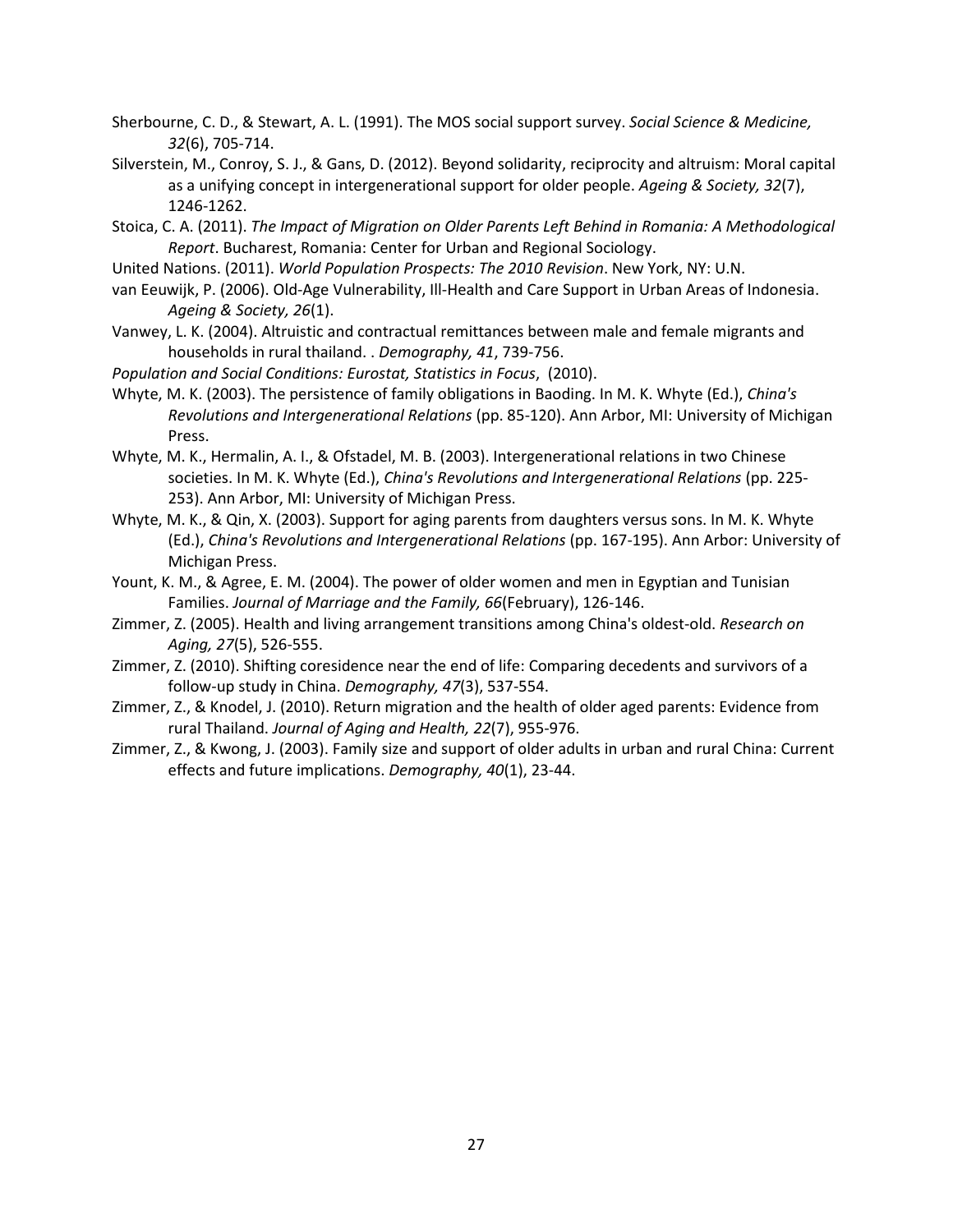| Variable                                       | Percent or mean        |
|------------------------------------------------|------------------------|
|                                                | (standard deviation in |
|                                                | parentheses)           |
|                                                |                        |
| Migrant location                               |                        |
| $\%$ Local                                     | 38.9                   |
| % Internal                                     | 50.3                   |
| % International                                | 10.8                   |
| Location of nearest sibling                    |                        |
| % In parent household                          | 25.0                   |
| % Local migrant                                | 27.2                   |
| % Internal migrant                             | 27.8                   |
|                                                | 5.0                    |
| % International migrant                        | 15.1                   |
| % No sibling                                   |                        |
| Parental need                                  |                        |
| % Has functional limitation                    | 45.3                   |
| Mean residual household size                   | 0.62(1.19)             |
| % Less than secondary education                | 48.2                   |
| % Secondary education                          | 41.3                   |
| % Post secondary education                     | 10.5                   |
| % Lives with a spouse                          | 56.0                   |
| % Lives with a grandchild                      | 17.1                   |
| Ability to give                                |                        |
| % Less than secondary education                | 11.1                   |
| % Secondary education                          | 58.4                   |
| % Post secondary education                     | 30.5                   |
| % Currently working                            | 80.6                   |
|                                                |                        |
| <u>Predisposing characteristics of migrant</u> |                        |
| Mean age                                       | 43.0 $(8.8)$           |
| % Female                                       | 51.4                   |
| % Married                                      | 87.0                   |
|                                                |                        |
| Predisposing characteristics of parent         |                        |
| Mean age<br>% Female                           | 70.4(7.5)              |
| % Rural resident                               | 57.5                   |
|                                                | 57.2                   |
| Results are based on weighted sample           |                        |

Table 1: Descriptive statistics for sample  $(N=2,551)^1$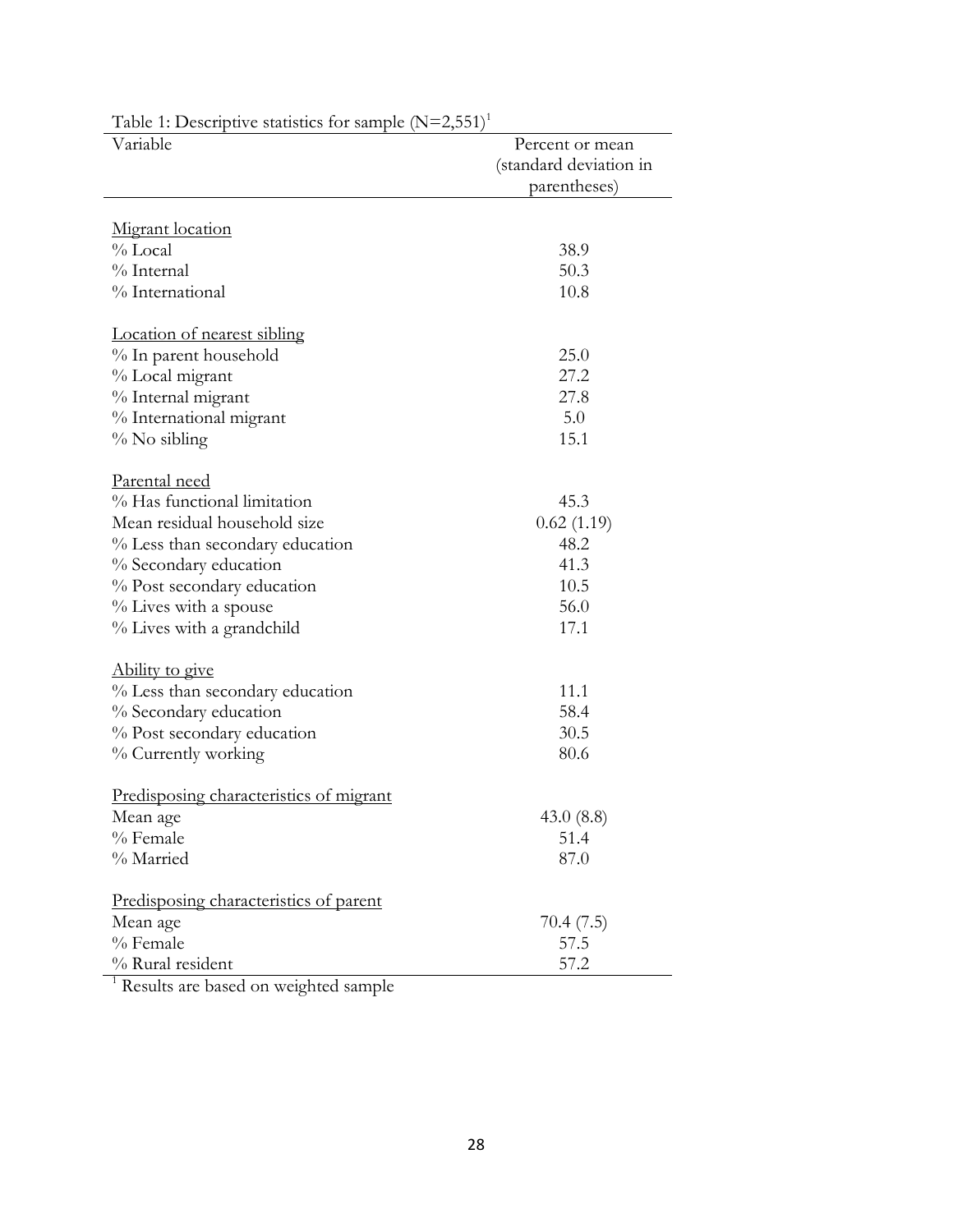|                                                                                            |                             | Migrant location |       |          |               |       |  |  |  |
|--------------------------------------------------------------------------------------------|-----------------------------|------------------|-------|----------|---------------|-------|--|--|--|
| Sibship size                                                                               | Location of nearest sibling | N <sup>1</sup>   | Local | Internal | International | Total |  |  |  |
| All number                                                                                 | All locations               | 2,551            | 38.9  | 50.3     | 10.8          | 100.0 |  |  |  |
|                                                                                            |                             |                  |       |          |               |       |  |  |  |
| All number                                                                                 | In parental household       | 327              | 18.0  | 28.1     | 53.8          | 100.0 |  |  |  |
|                                                                                            | Local migrant               | 680              | 15.6  | 75.1     | 9.3           | 100.0 |  |  |  |
|                                                                                            | Internal migrant            | 642              | 64.1  | 28.1     | 7.9           | 100.0 |  |  |  |
|                                                                                            | International migrant       | 568              | 42.5  | 50.4     | 7.2           | 100.0 |  |  |  |
|                                                                                            | No siblings                 | 334              | 37.4  | 51.9     | 10.8          | 100.0 |  |  |  |
|                                                                                            |                             |                  |       |          |               |       |  |  |  |
| $\mathbf{1}$                                                                               | In parental household       | 226              | 22.6  | 31.4     | 46.0          | 100.0 |  |  |  |
|                                                                                            | Local migrant               | 322              | 18.2  | 75.1     | 6.8           | 100.0 |  |  |  |
|                                                                                            | Internal migrant            | 250              | 70.7  | 23.1     | 6.2           | 100.0 |  |  |  |
|                                                                                            | International migrant       | 155              | 40.9  | 53.1     | 6.0           | 100.0 |  |  |  |
|                                                                                            | All locations               | 953              | 39.7  | 50.6     | 9.8           | 100.0 |  |  |  |
| $\overline{2}$                                                                             | In parental household       | 60               | 6.7   | 31.7     | 61.7          | 100.0 |  |  |  |
|                                                                                            | Local migrant               | 207              | 13.6  | 77.1     | 9.3           | 100.0 |  |  |  |
|                                                                                            | Internal migrant            | 193              | 59.8  | 33.4     | 6.8           | 100.0 |  |  |  |
|                                                                                            | International migrant       | 137              | 37.3  | 53.2     | 9.5           | 100.0 |  |  |  |
|                                                                                            | All locations               | 597              | 65.6  | 53.8     | 10.5          | 100.0 |  |  |  |
| $3+$                                                                                       | In parental household       | 41               | 9.8   | 4.9      | 85.4          | 100.0 |  |  |  |
|                                                                                            | Local migrant               | 151              | 8.9   | 70.6     | 20.5          | 100.0 |  |  |  |
|                                                                                            | Internal migrant            | 199              | 56.5  | 30.9     | 12.6          | 100.0 |  |  |  |
|                                                                                            | International migrant       | 276              | 46.3  | 47.0     | 6.8           | 100.0 |  |  |  |
|                                                                                            | All locations               | 667              | 42.0  | 45.0     | 13.0          | 100.0 |  |  |  |
|                                                                                            |                             |                  |       |          |               |       |  |  |  |
| N's based on unweighted sample. Distribution of migrant location based on weighted sample. |                             |                  |       |          |               |       |  |  |  |

Table 2: Distribution of location of migrant children by location of their siblings and sibship size<sup>1</sup>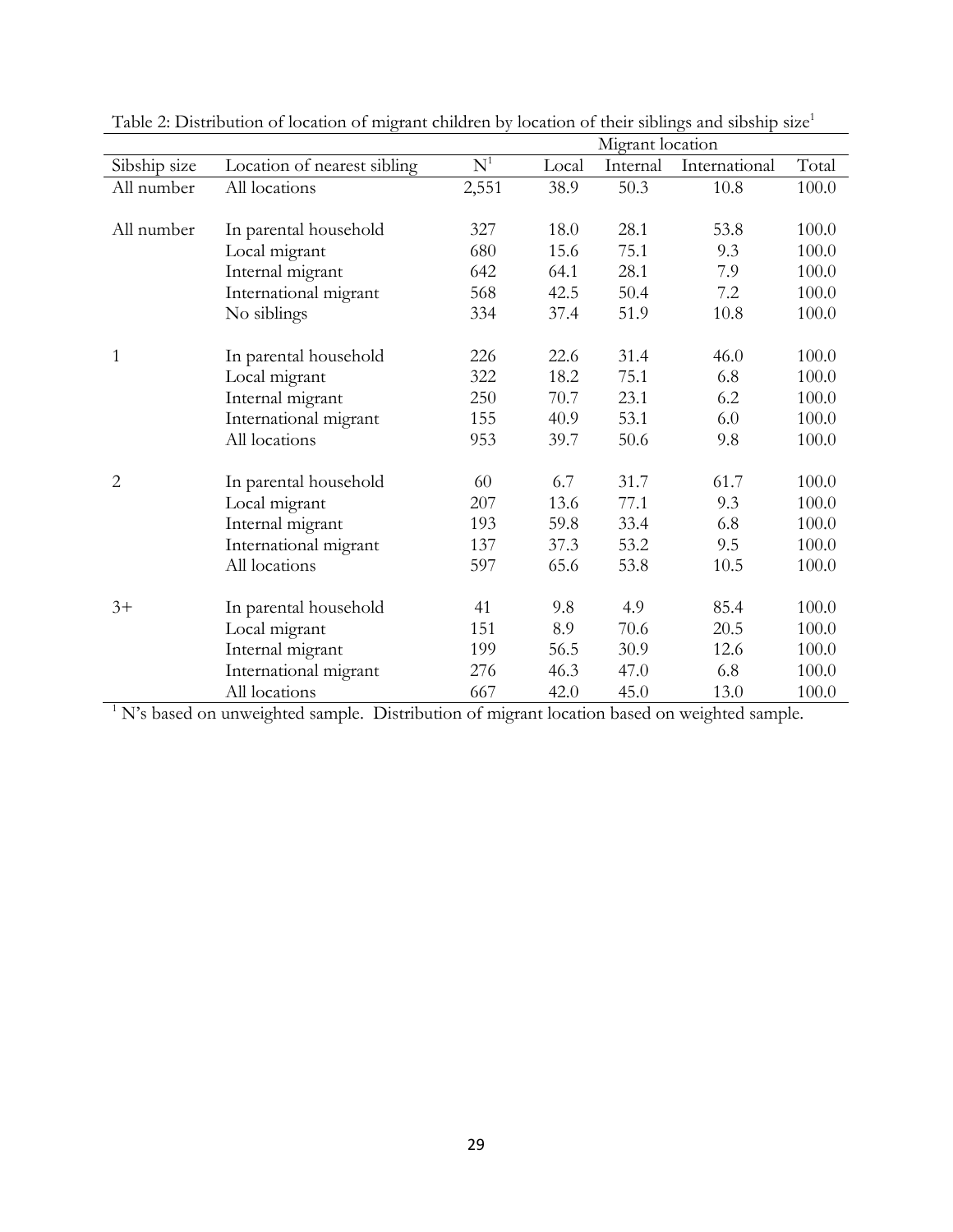|                                                                            |       | Migration location | $P-$               |               |     |  |  |  |
|----------------------------------------------------------------------------|-------|--------------------|--------------------|---------------|-----|--|--|--|
|                                                                            |       |                    | Value <sup>1</sup> |               |     |  |  |  |
| Support provided                                                           | Total | Local              | Internal           | International |     |  |  |  |
| Unweighted N                                                               | 2,551 | 782                | 1,056              | 713           |     |  |  |  |
|                                                                            |       |                    |                    |               |     |  |  |  |
| Money                                                                      | 17.9  | 12.8               | 16.8               | 41.4          | .00 |  |  |  |
| Instrumental                                                               | 47.8  | 51.3               | 52.2               | 14.6          | .00 |  |  |  |
|                                                                            |       |                    |                    |               |     |  |  |  |
| Neither money nor instrumental                                             | 45.1  | 46.6               | 42.4               | 52.0          | .02 |  |  |  |
| Money only                                                                 | 7.1   | 2.0                | 5.4                | 33.4          | .00 |  |  |  |
| Instrumental only                                                          | 37.1  | 40.6               | 40.9               | 6.6           | .00 |  |  |  |
| Both money and instrumental                                                | 10.7  | 10.7               | 11.3               | 8.0           | .27 |  |  |  |
| Based on chi-square testing association across between migration location. |       |                    |                    |               |     |  |  |  |

Table 3: Percent providing money and/or instrumental help by migrant location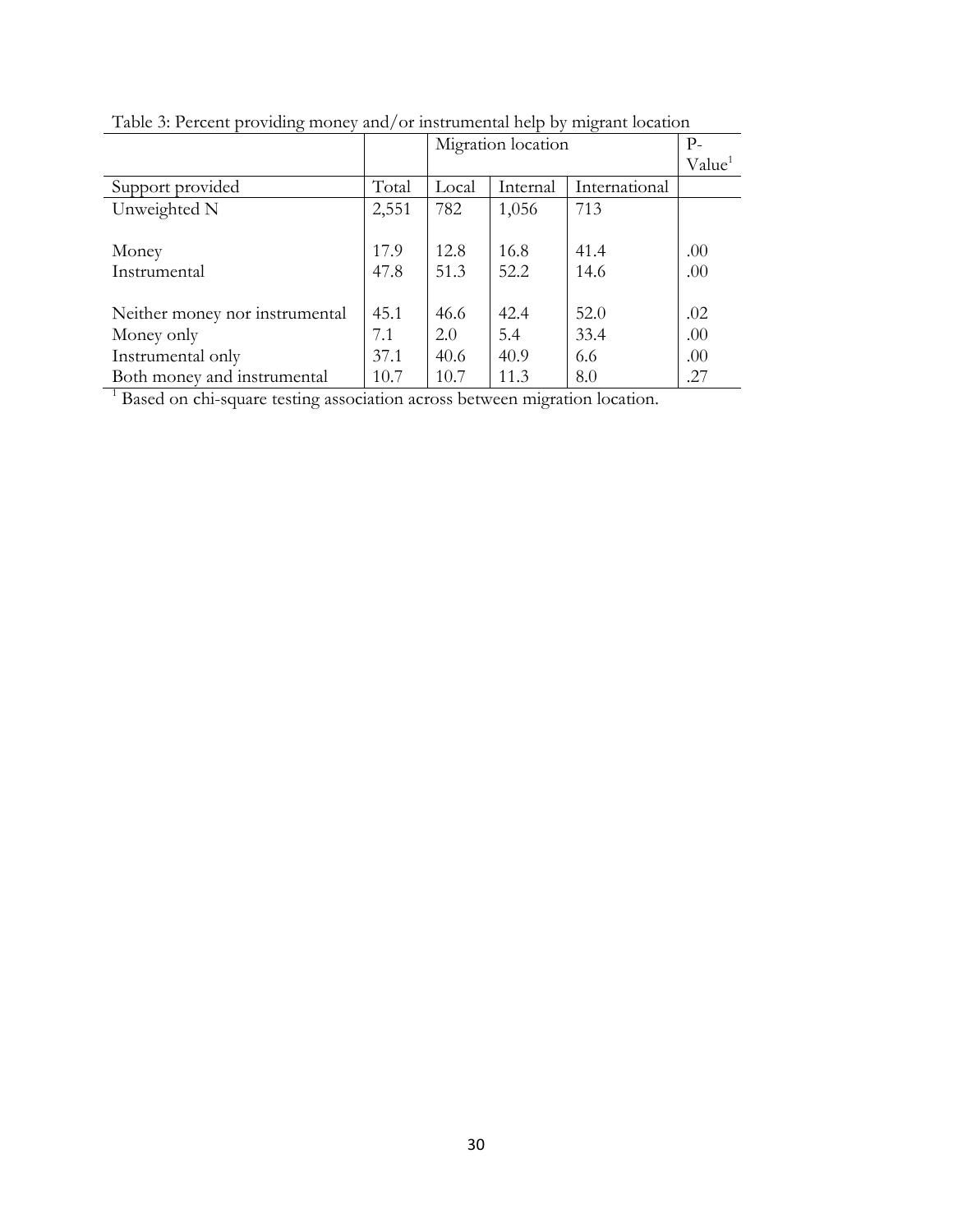|                                            | Model 1  |           |          | Model 2  |           |          | Model 3  |           |           |
|--------------------------------------------|----------|-----------|----------|----------|-----------|----------|----------|-----------|-----------|
|                                            |          | Provides  |          | Provides |           |          |          | Provides  |           |
|                                            | money    | instr.    | both     | money    | instr.    | both     | money    | instr.    | both      |
|                                            |          | help      |          |          | help      |          |          | help      |           |
| Migrant location                           |          |           |          |          |           |          |          |           |           |
| Local                                      | ---      |           |          |          |           |          |          |           |           |
| Internal                                   | $.806*$  | $-.429*$  | $-.327$  | $.861*$  | $-.393$   | $-.356$  | $.720*$  | $-.880*$  | $-.806*$  |
| International                              | $2.385*$ | $-2.373*$ | $-.749*$ | 2.389*   | $-2.337*$ | $-.937*$ | $2.311*$ | $-2.860*$ | $-1.296*$ |
| Location of nearest sibling                |          |           |          |          |           |          |          |           |           |
| In parent household                        |          |           |          | $---$    |           |          | ---      |           |           |
| Local migrant                              |          |           |          | .258     | $.643*$   | .985*    | .091     | .802      | $1.002*$  |
| Internal migrant                           |          |           |          | .567     | $1.017*$  | $1.572*$ | .316     | .833      | 1.349*    |
| International migrant                      |          |           |          | .576     | .580      | 1.799*   | .381     | .544      | $1.775*$  |
| No sibling                                 |          |           |          | 1.049*   | $1.143*$  | $2.044*$ | .949     | $1.510*$  | $2.160*$  |
| Parental need                              |          |           |          |          |           |          |          |           |           |
| Has a functional limitation <sup>2</sup>   |          |           |          |          |           |          | $1.057*$ | $.694*$   | .795*     |
| Residual household size                    |          |           |          |          |           |          | $-.122$  | $-.067$   | .066      |
| Less than secondary education <sup>3</sup> |          |           |          |          |           |          | $---$    | $---$     | $---$     |
| Secondary education                        |          |           |          |          |           |          | .191     | .227      | $-.042$   |
| Post secondary education                   |          |           |          |          |           |          | $-.653$  | $-.119$   | $-.554$   |
| Lives with a spouse                        |          |           |          |          |           |          | $-.194$  | .161      | $-.035$   |
| Lives with a grandchild                    |          |           |          |          |           |          | $-.370$  | $-.038$   | $-.665$   |
| Ability to give                            |          |           |          |          |           |          |          |           |           |
| Less than secondary education              |          |           |          |          |           |          | ---      |           |           |
| Secondary education                        |          |           |          |          |           |          | .381     | $1.016*$  | $1.250*$  |
| Post secondary education                   |          |           |          |          |           |          | .455     | $1.004*$  | 1.449*    |
| Currently working                          |          |           |          |          |           |          | 1.486*   | .414      | $1.372*$  |

Table 4: Mixed effects multinomial regression log odds ratios for predictors of money and instrumental support<sup>1</sup>

Continued on next page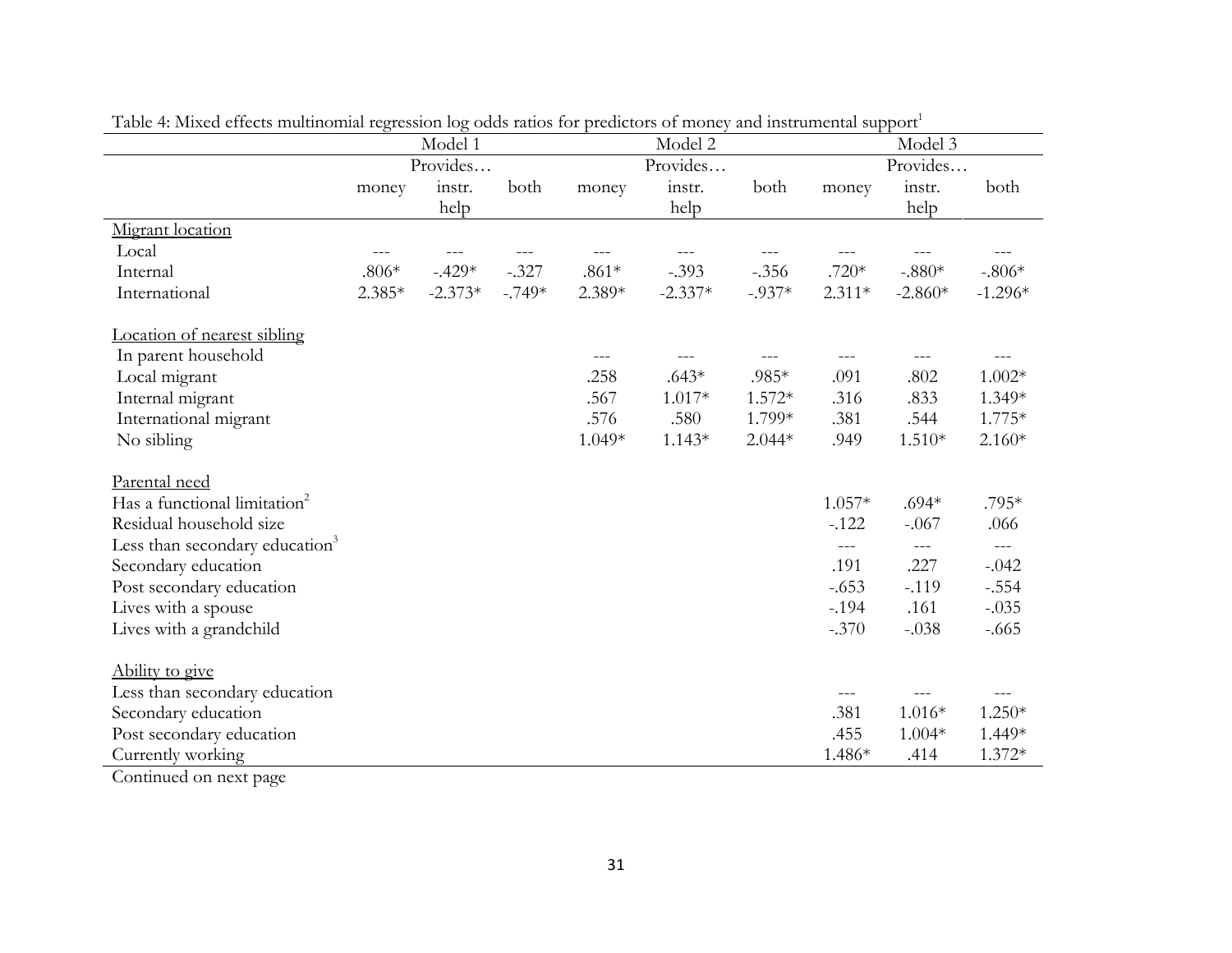# Table 4 Continued

|                                         | Model 1  |              |          | Model 2      |         |          | Model 3        |           |          |  |
|-----------------------------------------|----------|--------------|----------|--------------|---------|----------|----------------|-----------|----------|--|
|                                         | Provides |              |          | Provides     |         |          | Provides       |           |          |  |
|                                         | money    | instr.       | both     | money        | instr.  | both     | money          | instr.    | both     |  |
|                                         |          | help         |          |              | help    |          |                | help      |          |  |
| Predisposing characteristics of migrant |          |              |          |              |         |          |                |           |          |  |
| Age                                     |          |              |          |              |         |          | .010           | .002      | .027     |  |
| Female                                  |          |              |          |              |         |          | $-.216$        | .301      | .256     |  |
| Married                                 |          |              |          |              |         |          | .290           | .444      | $-.011$  |  |
| Predisposing characteristics of parent  |          |              |          |              |         |          |                |           |          |  |
| Age                                     |          |              |          |              |         |          | $-.028$        | $-.005$   | .003     |  |
| Female                                  |          |              |          |              |         |          | .313           | $-.091$   | $.620*$  |  |
| Rural resident                          |          |              |          |              |         |          | $.703*$        | $2.006*$  | $1.514*$ |  |
| Constant                                | $-2.752$ | 0.384        | $-1.047$ | $-3.215$     | $-.312$ | $-2.230$ | $-4.212$       | $-3.286$  | $-7.291$ |  |
| $\Theta$ (S.E)                          |          | 9.827(1.025) |          | 9.550(1.021) |         |          | 10.889 (1.348) |           |          |  |
| $\Delta$ -2 X LL <sup>4</sup>           |          | 582.4*       |          |              | 45.44*  |          |                | $202.16*$ |          |  |

 $\frac{2.2 \times 11}{100}$ 

 $1$ Contrast category is giving neither money nor help.

 $2$  Either parent in case of married couple.

<sup>3</sup> When married, education measured as highest of married couple.

<sup>4</sup>Model 1 is compared to intercept only. Models 2 and 3 compared to previous model.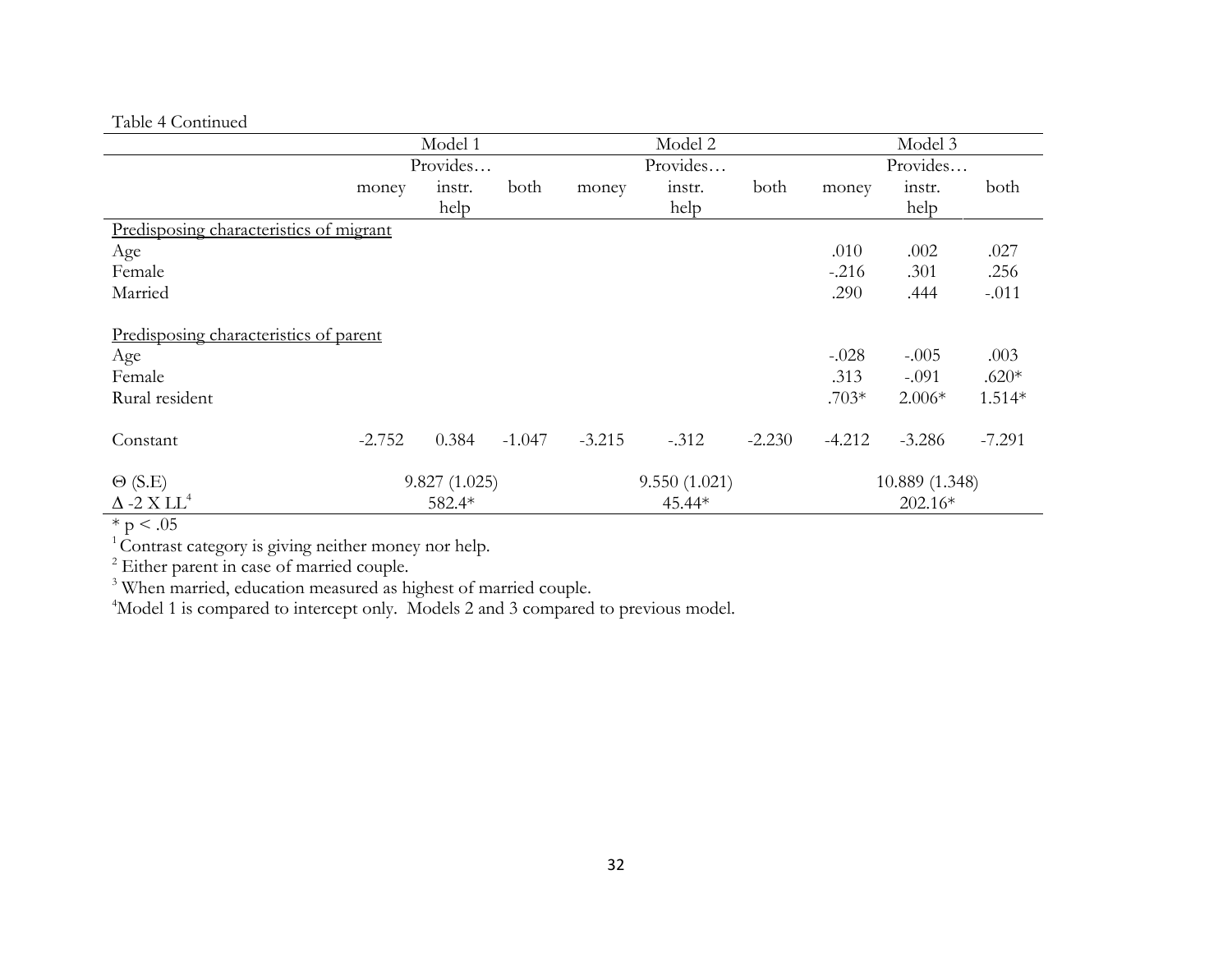|                                            | Model 1  |           |          | Model 2  |           |          | Model 3  |           |           |
|--------------------------------------------|----------|-----------|----------|----------|-----------|----------|----------|-----------|-----------|
|                                            |          | Provides  |          | Provides |           |          |          | Provides  |           |
|                                            | money    | instr.    | both     | money    | instr.    | both     | money    | instr.    | both      |
|                                            |          | help      |          |          | help      |          |          | help      |           |
| Migrant location                           |          |           |          |          |           |          |          |           |           |
| Local                                      | ---      |           |          |          |           |          |          |           |           |
| Internal                                   | $.806*$  | $-.429*$  | $-.327$  | $.861*$  | $-.393$   | $-.356$  | $.720*$  | $-.880*$  | $-.806*$  |
| International                              | $2.385*$ | $-2.373*$ | $-.749*$ | 2.389*   | $-2.337*$ | $-.937*$ | $2.311*$ | $-2.860*$ | $-1.296*$ |
| Location of nearest sibling                |          |           |          |          |           |          |          |           |           |
| In parent household                        |          |           |          | $---$    |           |          | ---      |           |           |
| Local migrant                              |          |           |          | .258     | $.643*$   | .985*    | .091     | .802      | $1.002*$  |
| Internal migrant                           |          |           |          | .567     | $1.017*$  | $1.572*$ | .316     | .833      | 1.349*    |
| International migrant                      |          |           |          | .576     | .580      | 1.799*   | .381     | .544      | $1.775*$  |
| No sibling                                 |          |           |          | 1.049*   | $1.143*$  | $2.044*$ | .949     | $1.510*$  | $2.160*$  |
| Parental need                              |          |           |          |          |           |          |          |           |           |
| Has a functional limitation <sup>2</sup>   |          |           |          |          |           |          | $1.057*$ | $.694*$   | .795*     |
| Residual household size                    |          |           |          |          |           |          | $-.122$  | $-.067$   | .066      |
| Less than secondary education <sup>3</sup> |          |           |          |          |           |          | $---$    | $---$     | $---$     |
| Secondary education                        |          |           |          |          |           |          | .191     | .227      | $-.042$   |
| Post secondary education                   |          |           |          |          |           |          | $-.653$  | $-.119$   | $-.554$   |
| Lives with a spouse                        |          |           |          |          |           |          | $-.194$  | .161      | $-.035$   |
| Lives with a grandchild                    |          |           |          |          |           |          | $-.370$  | $-.038$   | $-.665$   |
| Ability to give                            |          |           |          |          |           |          |          |           |           |
| Less than secondary education              |          |           |          |          |           |          | ---      |           |           |
| Secondary education                        |          |           |          |          |           |          | .381     | $1.016*$  | $1.250*$  |
| Post secondary education                   |          |           |          |          |           |          | .455     | $1.004*$  | 1.449*    |
| Currently working                          |          |           |          |          |           |          | 1.486*   | .414      | $1.372*$  |

Table 4: Mixed effects multinomial regression log odds ratios for predictors of money and instrumental support<sup>1</sup>

Continued on next page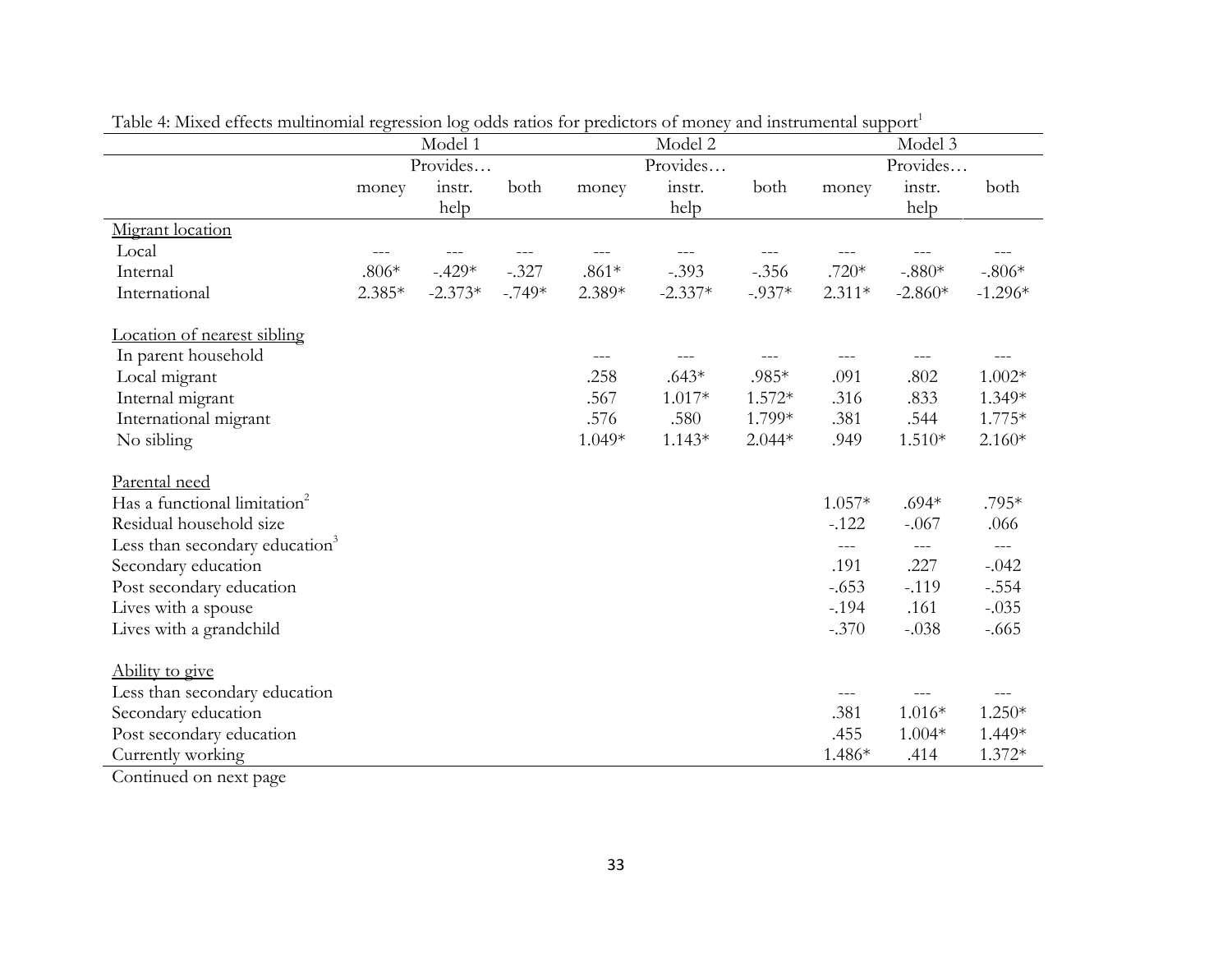# Table 4 Continued

|                                         | Model 1  |              |          | Model 2      |         |          | Model 3        |           |          |  |
|-----------------------------------------|----------|--------------|----------|--------------|---------|----------|----------------|-----------|----------|--|
|                                         | Provides |              |          | Provides     |         |          | Provides       |           |          |  |
|                                         | money    | instr.       | both     | money        | instr.  | both     | money          | instr.    | both     |  |
|                                         |          | help         |          |              | help    |          |                | help      |          |  |
| Predisposing characteristics of migrant |          |              |          |              |         |          |                |           |          |  |
| Age                                     |          |              |          |              |         |          | .010           | .002      | .027     |  |
| Female                                  |          |              |          |              |         |          | $-.216$        | .301      | .256     |  |
| Married                                 |          |              |          |              |         |          | .290           | .444      | $-.011$  |  |
| Predisposing characteristics of parent  |          |              |          |              |         |          |                |           |          |  |
| Age                                     |          |              |          |              |         |          | $-.028$        | $-.005$   | .003     |  |
| Female                                  |          |              |          |              |         |          | .313           | $-.091$   | $.620*$  |  |
| Rural resident                          |          |              |          |              |         |          | $.703*$        | $2.006*$  | $1.514*$ |  |
| Constant                                | $-2.752$ | 0.384        | $-1.047$ | $-3.215$     | $-.312$ | $-2.230$ | $-4.212$       | $-3.286$  | $-7.291$ |  |
| $\Theta$ (S.E)                          |          | 9.827(1.025) |          | 9.550(1.021) |         |          | 10.889 (1.348) |           |          |  |
| $\Delta$ -2 X LL <sup>4</sup>           |          | 582.4*       |          |              | 45.44*  |          |                | $202.16*$ |          |  |

 $\frac{2.2 \times 11}{100}$ 

 $1$ Contrast category is giving neither money nor help.

 $2$  Either parent in case of married couple.

<sup>3</sup> When married, education measured as highest of married couple.

<sup>4</sup>Model 1 is compared to intercept only. Models 2 and 3 compared to previous model.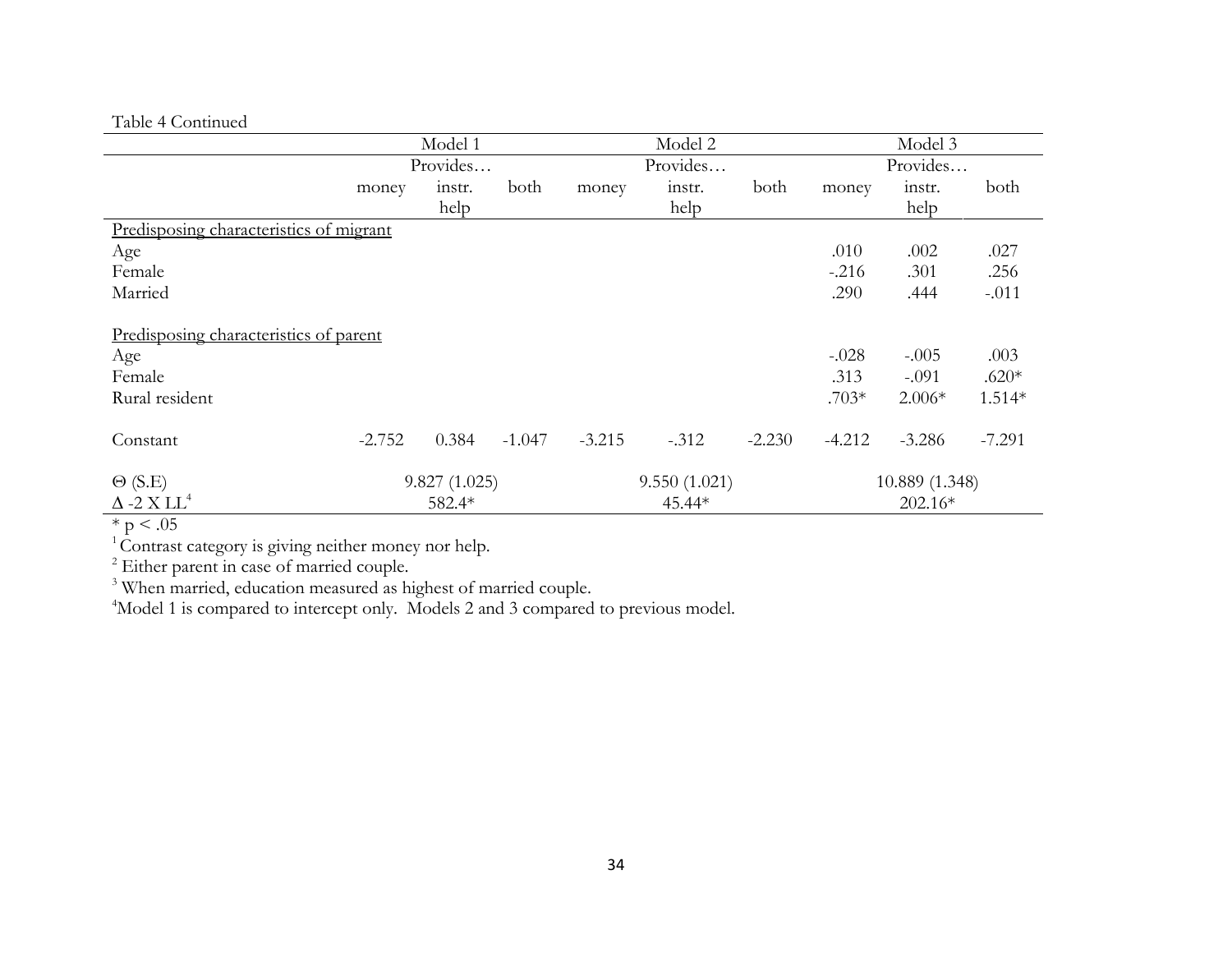

Figure 1: Probability of providing support by type of support, location of residence and location of nearest sibling<sup>1</sup>

<sup>1</sup> Predicted probability of providing money only, instrumental support only, or both, calculated from coefficients from Model 3 of Table 4, holding other variables constant at their mean values. This is not clear. Is the location of nearest sibling missing? Should be under each cluster of "Local, Internal, Intl" I guess. Same for the next two graphs.